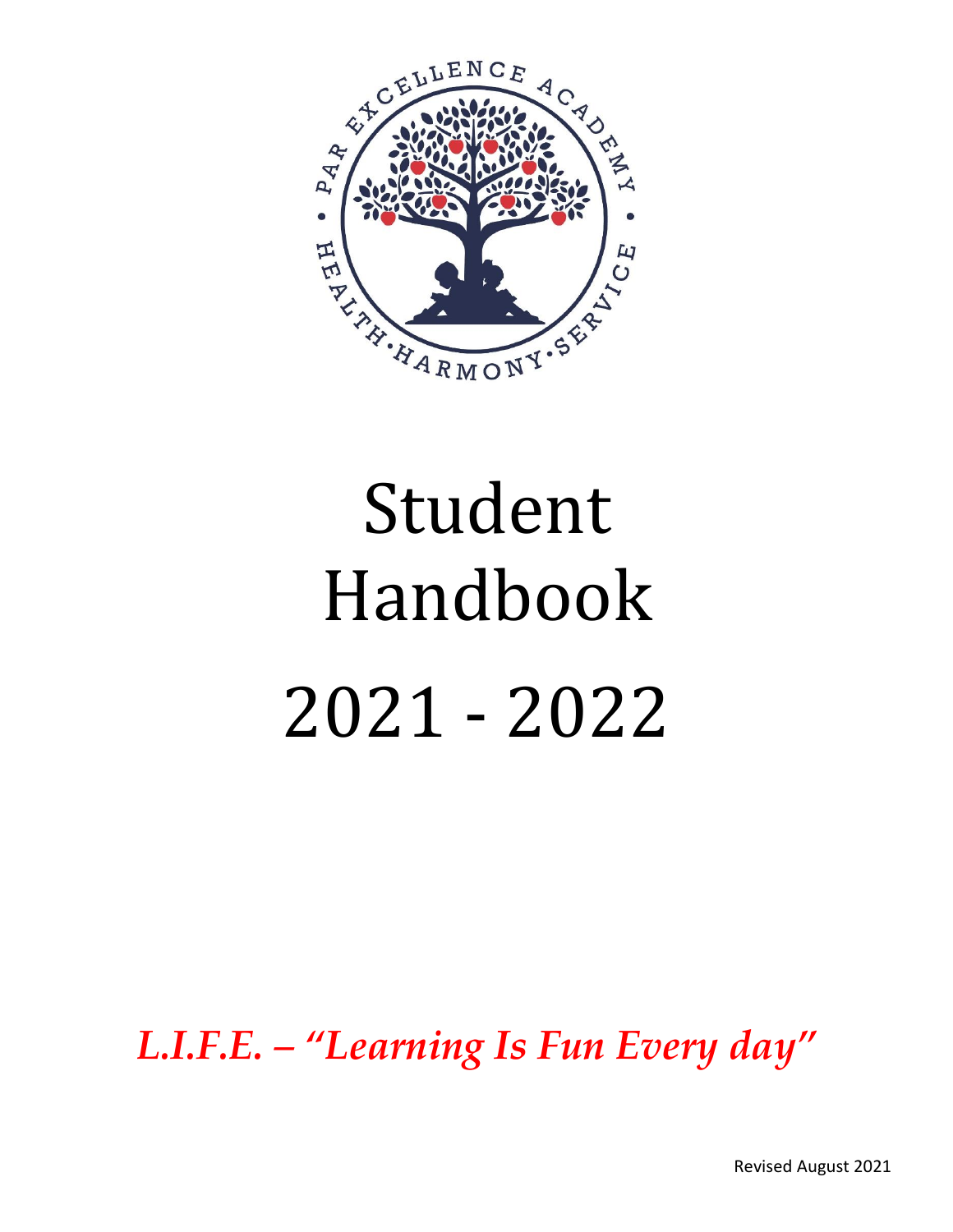# TABLE OF CONTENTS

| .24 |
|-----|
|     |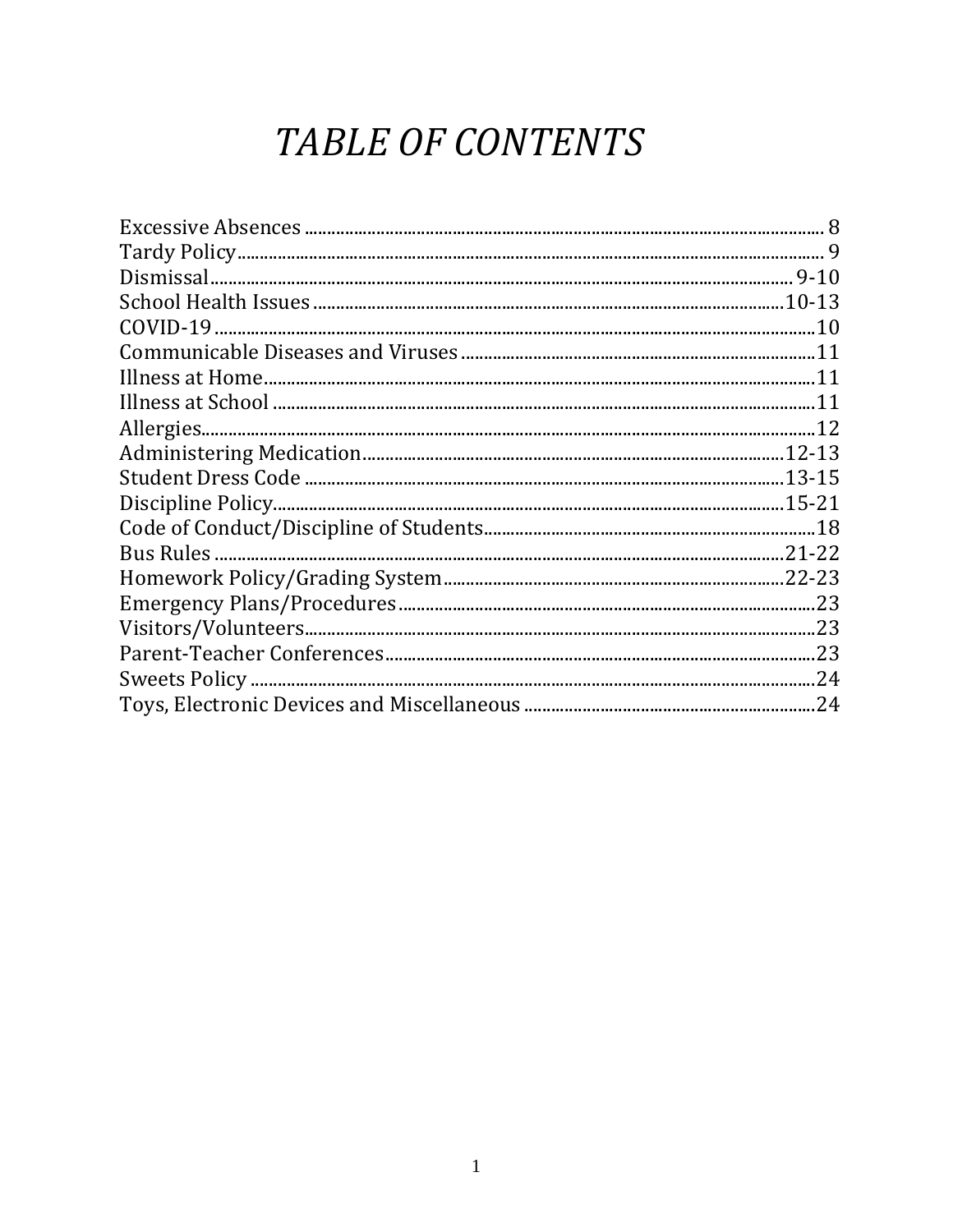### OUR MISSION

*"Health, Harmony, and Service"*

# **OUR VISION**

*"Educating families for life."*

To establish an academic center for excellence. To educate and inspire young people from a very early age. To be an academy offering innovative and challenging programs and initiatives to assist both child and parent.

# OUR CHILDREN

*"Our children are 40% of our population, 100% of our future."*

# OUR MOTTO

*"L.I.F.E. - Learning Is Fun Every day"*

@ 2000

# OUR GOAL

*"Helping your child succeed every day."*

EN T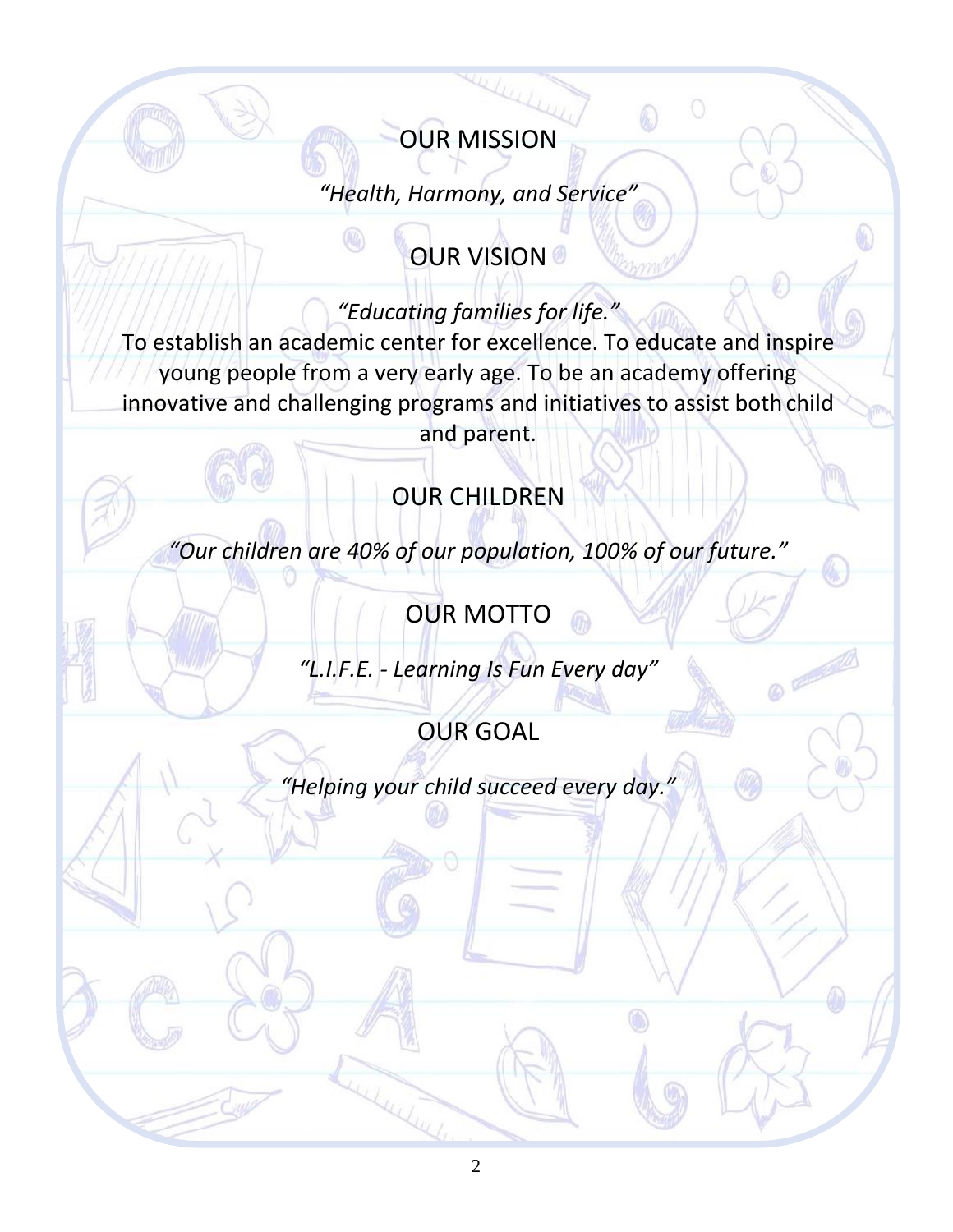Dear Parents/Guardians:

*WELCOME* to Par Excellence Academy for the 2021-2022 school year. Our devoted staff and board are committed to providing each child with a wonderful, educational, emotional, and values-based learning experience thisschool year. With much eagerness and excitement, we welcomethe many opportunities and are ready to face the challenges before us as an educational family and community. Our skilled and caring staff is eager to join with you in the partnership of the education of your child.

Our goal is to provide many opportunities for both child and parent(s) and provide lifetime learning skills, which will equip each child and parent for living a more positive and productive life. We also aim at all costs to promote a safe and healthy place to learn and a positive learning environment.

This handbook is written to provide Parents/Guardiansand Students with general information which will aid in achieving the above goals– that will ensure a successful learning experience for all concerned. Parents/Guardians are strongly encouraged to review the contents of this handbook and expectations with your child, as a family.

Your cooperation and support are genuinely appreciated because *YOU* make all the difference. Let's work togetherto have a wonderful productive school year!

Most Sincerely,

#### *Gisele James*

Gisele James Par Excellence Academy Superintendent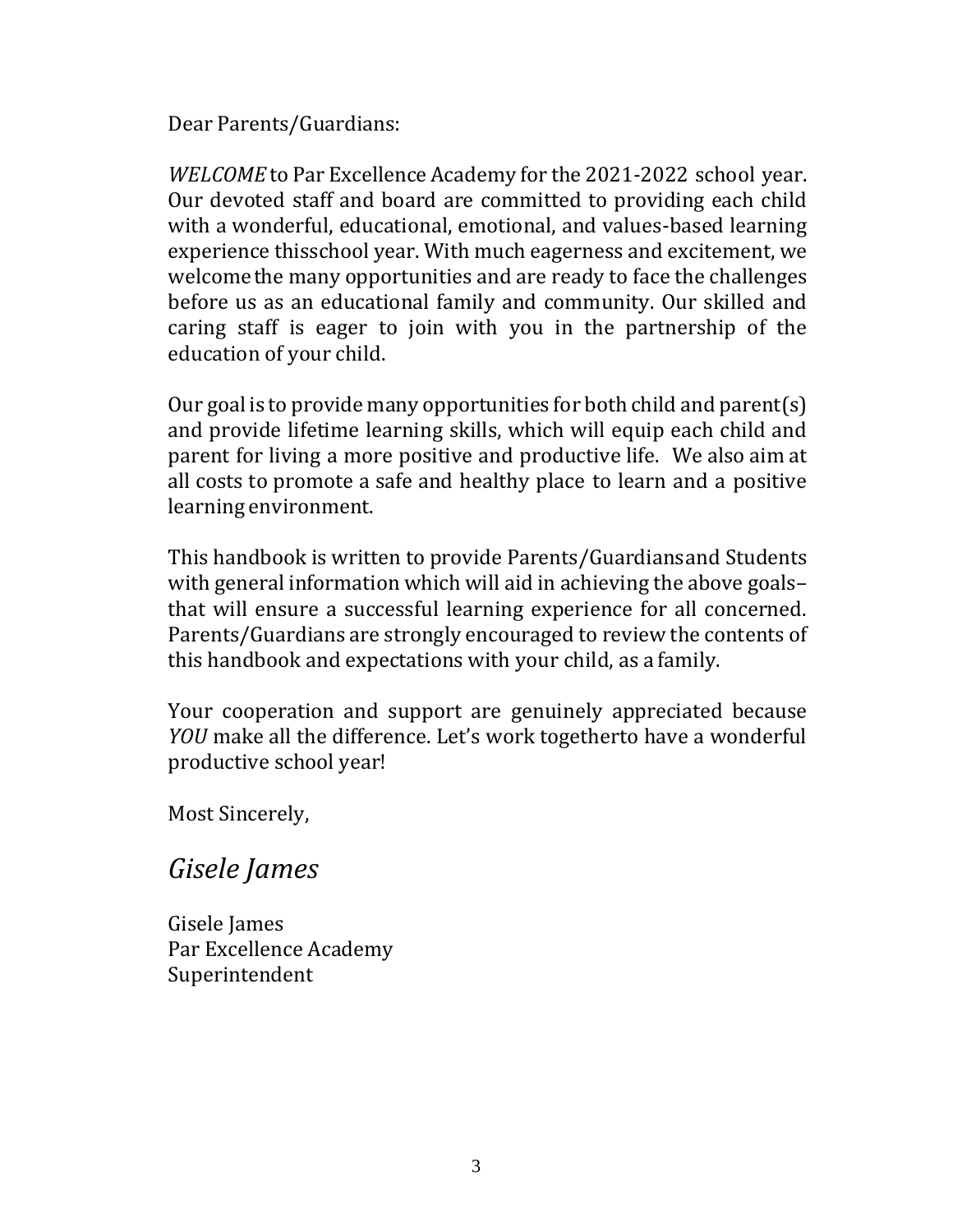# **SCHOOL TELEPHONE NUMBERS**

*\*Keep on Hand\**

| Par Excellence Academy   | 740-344-7279 |
|--------------------------|--------------|
| <b>Fax Number</b>        | 740-344-7272 |
| <b>Health Aide</b>       | 740-344-5811 |
| <b>Attendance Number</b> | 740-344-7279 |
|                          |              |

• The answering machine is on 24/7 (students must be called off by the custodial parent/guardian by 7:45 a.m.)

Check out our Facebook page and school website www.parexcellenceacademy.org for all the fun and exciting events this year!

*All staff and board email addresses can be found on our website.*

#### DAILY SCHEDULE

#### **At School**

| 7:30-7:45      | Busses arrive                                                                    |
|----------------|----------------------------------------------------------------------------------|
| 7:30           | School building opens                                                            |
|                | (Walkers/Drop-Offs should not arrive before 7:30 AM).                            |
|                | Students walking or being dropped off must enter at the back of the school       |
|                | building. The custodial parent/guardian or adult bringing student must stay with |
|                | him/her until the doors open at 7:30 a.m. by a Par staff member.                 |
|                | <b>School begins</b>                                                             |
| $8:10 - 9:25$  | Success for All (SFA) Reading classes                                            |
| $9:25 - 10:40$ | Mathematics classes                                                              |
|                | 10:40 -11:30 Science/Social Studies classes                                      |
| 11:30          | <b>Lunch/Dismissal</b>                                                           |
| 12:00-3:00     | Instruction by classroom teachers                                                |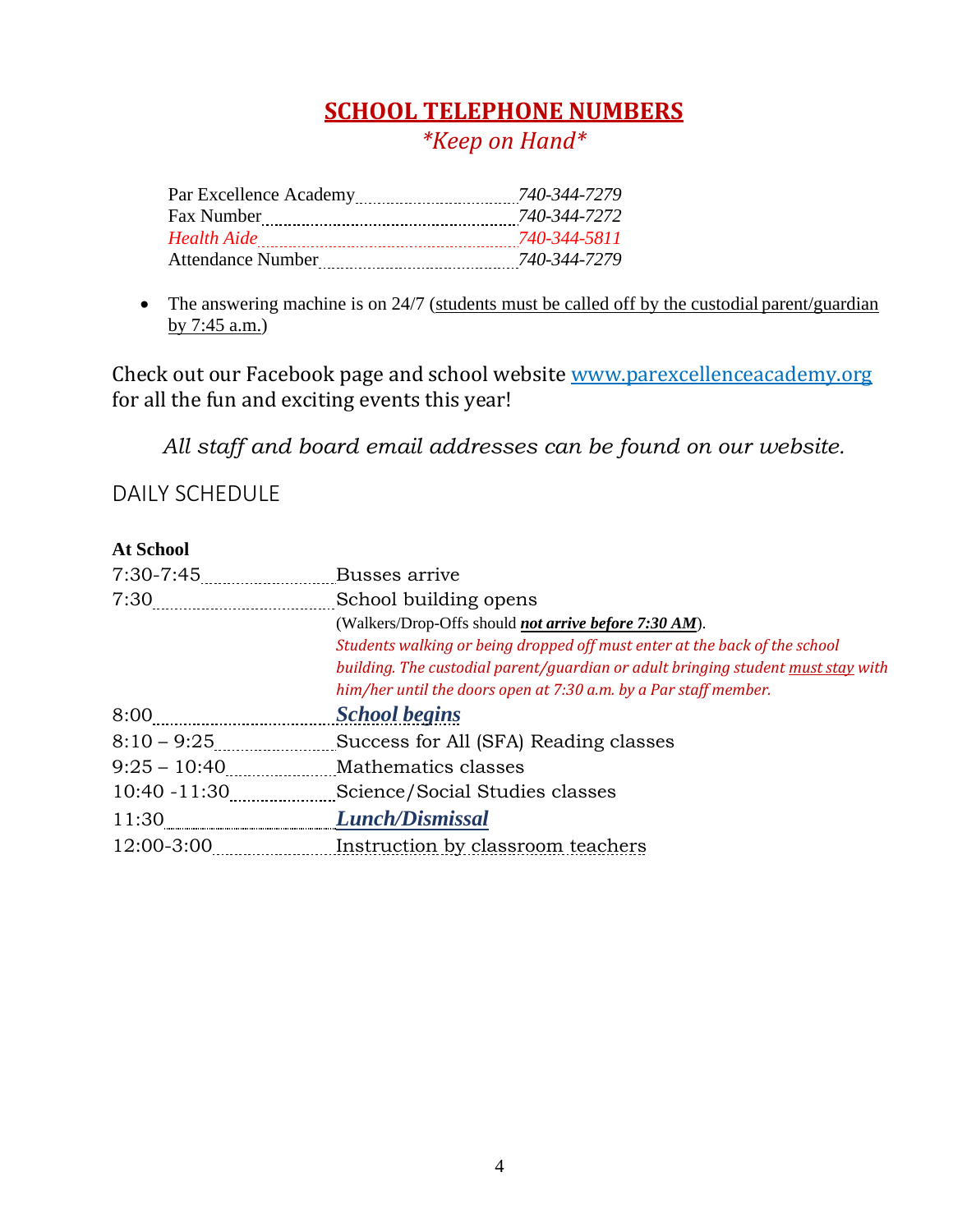#### PAR EXCELLENCE ACADEMY CURRICULUM

Beginning in Kindergarten through Grade 6, students receive formal teaching and instruction in the following learning areas and disciplines:

Success For All Reading, PowerTeaching Math, Getting Along Together, Social Emotional Learning, Writing, Social Studies, Science, Geography, Art, Health and Nutrition, and Personal Responsibility

Our knowledgeable teachers and staff have access to a vast wealth of unlimited resources, supplementary teaching materials, and other related school disciplines/ tools and partnerships to offer our students the best education possible. Parents, we ask and encourage you to check your child's backpack each day and help with any homework and/or special assignments.

Please make sure to return any special forms/papers that are sent home with a student that require a signature or approval from the parent/guardian.

OHIO DEPARTMENT OF EDUCATION STANDARDIZED TEST

| Kindergarten: | KRA-R                            |
|---------------|----------------------------------|
| Grades K-2:   | Diagnostic Reading Screener      |
| Grade 5:      | <b>Ohio States Test, Science</b> |
| Grades 3-6:   | Ohio States Test, Math and ELA   |

The results of these tests will help plan objectives for each child. These results will also be used to evaluate the growth of each student. Test results will be provided to parents.

#### BOOKS and TECHNOLOGY

All hardback and paperback books (excluding book exchange books located on the shelves for family use) and technology used by the students will remain the property of the school unless parents are asked to pay a fee. Students are held accountable for the condition of these items and they must be replaced at the parent's expense if they are damaged, destroyed or lost by the child. Students may use covers to protect their items.

In order to be administered technology, the child must sign and follow the Acceptable Use Agreement. Access to school technology is conditional upon adherence to the guidelines in the agreement.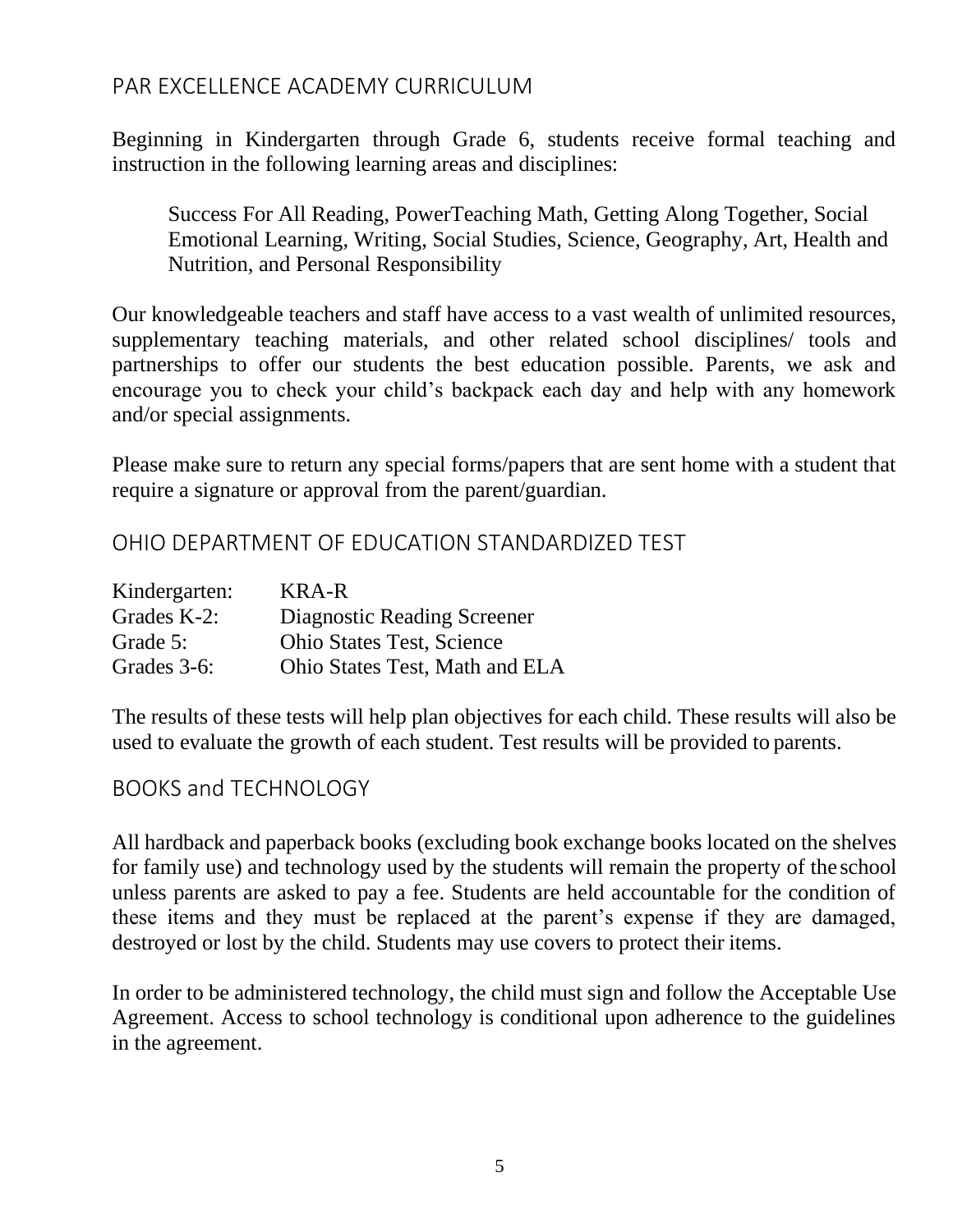#### ENROLLMENT

#### **School Admission Requirements**

The Ohio Revised Code mandates that all students in grades kindergarten through twelve provide written documentation of the following which meet minimum requirements to attend school:

- Proof of residency
- Birth certificate
- Immunization Record
- Proof of custody (if applicable)

Immunization Record (basic requirements in accordance with Ohio law appear below). Diphtheria, Pertussis, Tetanus *(DPT)* Vaccine Grades K-12: Five (5) doses Polio Vaccine (oral or injected): Four (4) doses Measles, Mumps & Rubella *(MMR)*: Two (2) doses Hepatitis B (Homophiles Influenza): Three (3) doses Varicella (chicken pox): Kindergarten – Two (2) doses Varicella (chicken pox):  $1 - 5 -$ One (1) dose

Parental guardians may complete an Immunization Exempt Form if they chose to not vaccinate their child.

#### **Kindergarten Enrollment**

To be eligible to attend kindergarten, a child must be five (5) years of age on or before September 30. The Par Excellence Academy Kindergarten Success for All program is offered from 8:00 to 11:30. Generally, children remain with the same teacher in the same room the entire day. In addition to formal teaching/learning and instruction in curriculum, brain-breaks and social emotional learning is paramount to our success.

Parents are encouraged to keep the school and teacher well-informed of changing conditions in the home which may affect the child's overall development and progress. We encourage parents to talk with their child/children about their day at school and to help their child with any assignments directed by the teacher.

#### **Admission Guidelines**

Written application must be made in the school office on available admission forms which has been approved by the School Board.

#### **Acceptance Procedure**

- 1. Enrollment paperwork and required documentation is returned in full to the school.
- 2. Seat is reserved for student.
- 3. Back-to-School forms and information are mailed out to all incoming students which are due by the first day of school.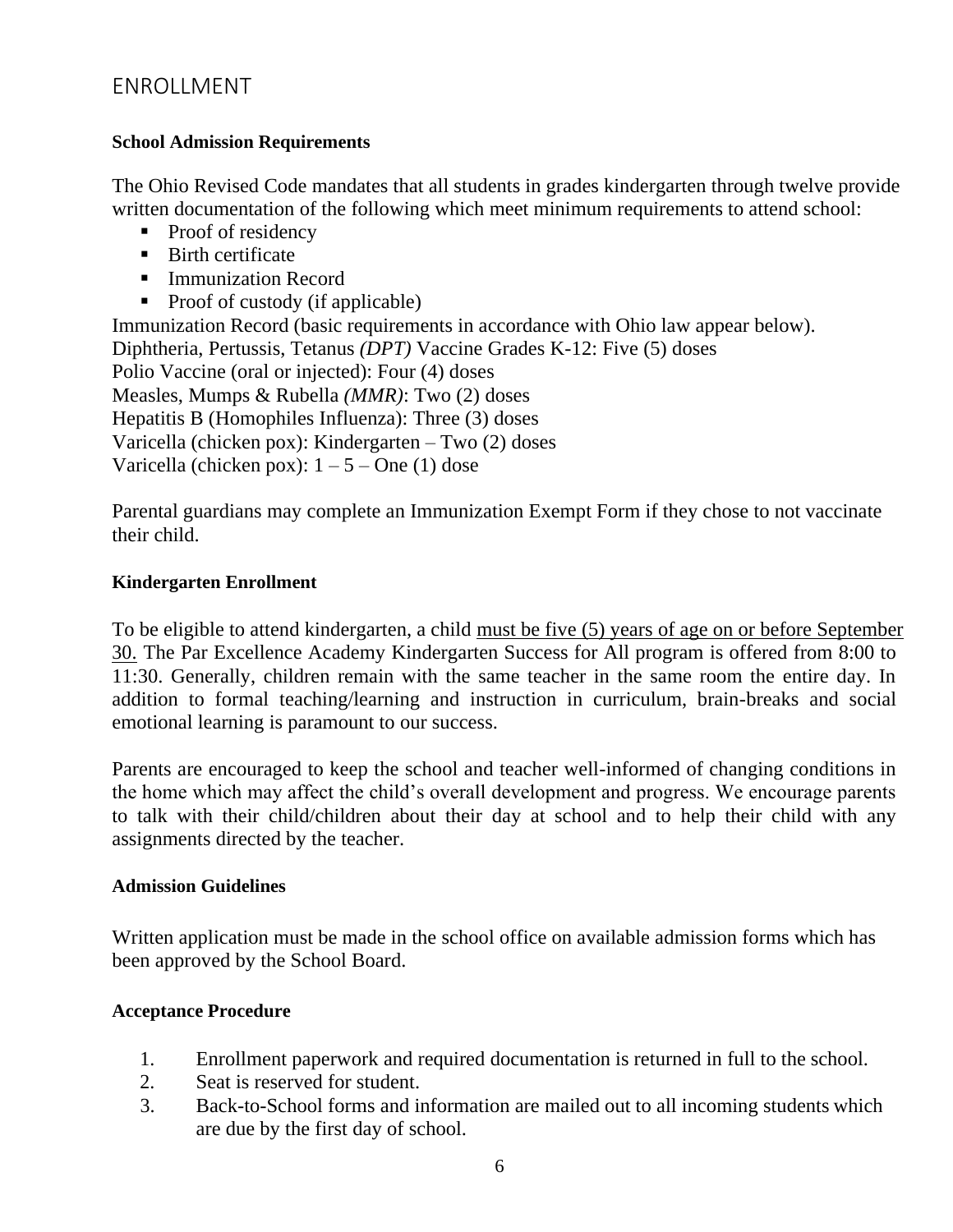#### WITHDRAWALS

Sometimes it may become necessary for a parent/guardian to withdraw the child/children for various reasons. The school will not interfere with parent's choices, but a conference with the administrator and the classroom teacher is requested.

A withdraw form must be completed by the custodial parent/guardian. These forms are located in the school office.

*For students who have withdrawn from Par Excellence Academy, approval to re-enroll will beat the discretion of the administrator.*

#### ATTENDANCE POLICY

Daily attendance is crucial to the overall academic success of each student. According to Ohio law, children must attend school unless there are valid and crucial reasons for being absent. "Missing the school bus," "overslept," "running late," are examples of reasons that are **not**  considered valid or crucial for being tardy or absent and will be counted as "unexcused."

Parents are encouraged to make every effort to see that their child attends school on a regular basis. The Missing Child Act mandates that when a student is absent, a parent/guardian **MUST CALL** the school office as early as possible. Students are also required upon returning to school, to bring a written note or doctor's excuse which verifies the absence.

To report your child absent, **call 740-344-7279 by 7:45 a.m.** The answering machine is on 24 hours a day in order for parent/guardian to call off their child. If not called, the school will call the parent/guardian. A student is also required to bring a written excuse upon return when absent for school for **any** reason.

Regular and punctual attendance is essential for successful completion of work. If a student is habitually tardy or absent, it will seriously affect the student's work and progression.

#### **Absence from School**

- 1. **Parents/Guardians are required by law to call the school office to notify the school the child will not be attending school that day and the reason why.** Upon the return of the students, parents/guardians are asked to send a note to the child's teacher explaining the absence.
- **2. Only the custodial parent/guardian is permitted to report a student absent from school. Although many stepparents and grandparents are in our children's lives daily, the custodial parent/guardian must be the contact to the school.**
- 3. When a child returns to school following an absence for three (3) or more days, due to illness, the parent/guardian may be required to send a doctor's excuse stating that child may return to school.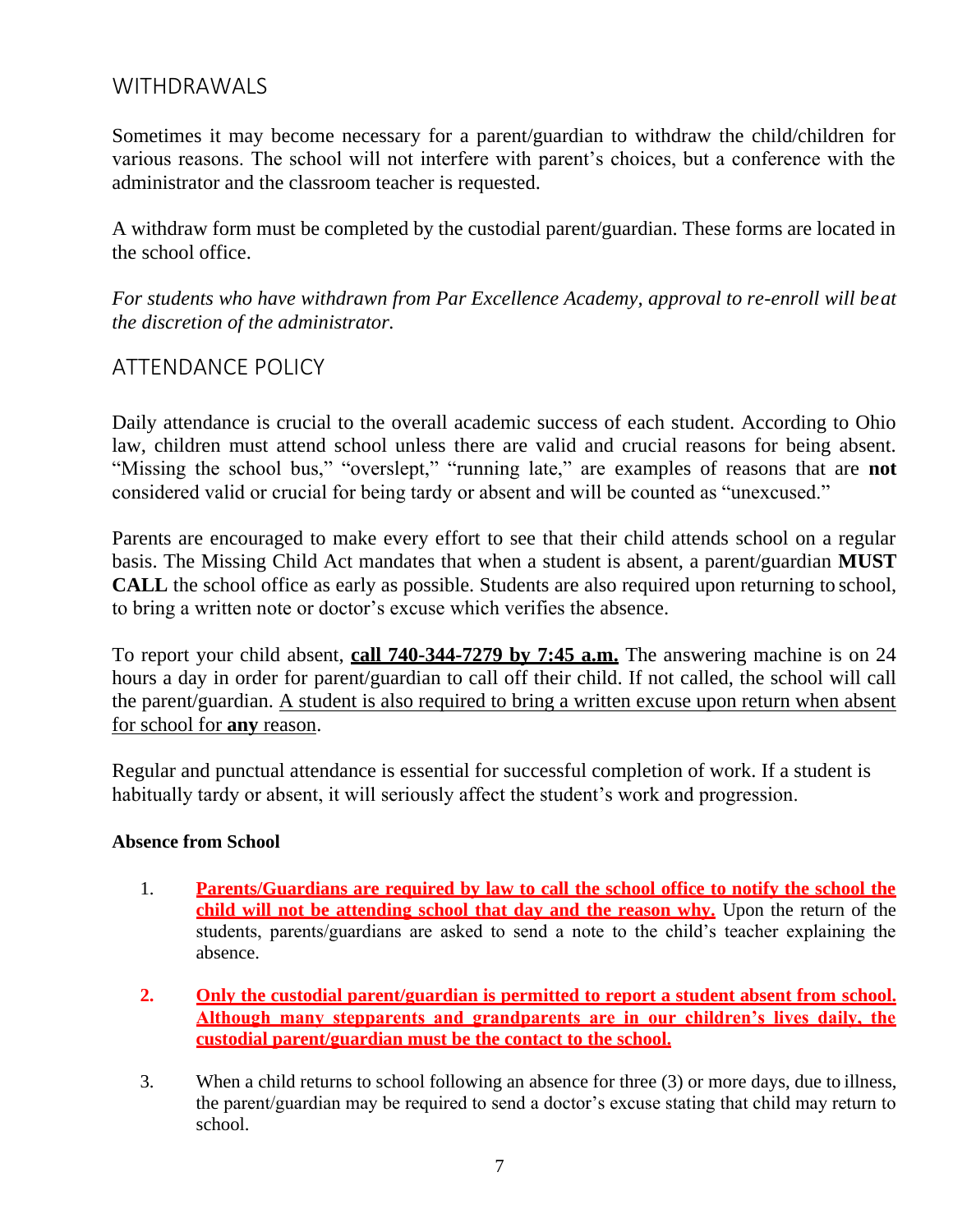- 4. The following are examples of excused absences:
	- a. Illness of a student with a doctor's note
	- b. Bereavement of a close relative
	- c. Dental, medical or optometric appointment with a doctor's note
	- d. Legal reason, i.e., court appearance
- 5. Parents/guardians are encouraged to arrange vacations to school schedules when possible. Absences not covered above will not be excused.
- 6. Students are expected to make up missed work during any absence based upon the teacher's decision.
- 7. Extended absences may require a tutor. Parents/guardians are asked to obtain a doctor's estimate of the length of time the child will be absent from school.

#### **Excessive Absences and Truancy**

Excessive absences are defined as

- 1. Absent 38 or more hours *with or without* a legitimate excuse in a month
- 2. Absent 65 or more hours *with or without* a legitimate excuse in a school year

Truancy is defined as

- 1. Absent 30 or more consecutive hours without a legitimate excuse;
- 2. absent 42 or more hours in one school month without a legitimate excuse; or
- 3. absent 72 or more hours in one school year without a legitimate excuse.

#### **Doctor Appointments**

Parent/guardians are asked to schedule all doctor appointments after school when possible. If you must take your child out of class for an appointment, a note must be received in the school office by the morning of the appointment, preferably a day before the scheduled appointment. A child will be released only to the person designated, in writing, by parent or guardian.

#### **Family Vacation Absence**

A student may be excused, with a **parent/guardian's written request,** two weeks prior to the date of absence and a review of the student's attendance history. A **maximum of five (5) school days during** one (1) school year for vacation purposes will be permitted. Excessive absences from school could jeopardize a student's progress and promotion to the next grade level. Students are encouraged to maintain excellent attendance. Students must make up any work missed. **Note: Vacation days will not be approved during test weeks**. No students shall be excused the last five days of each semester. The school principal/administrator will make the final decision to excuse or not excuse a vacation leave of any student with a record of excessive unexcused absences. Vacations also count towards House Bill 410 absences.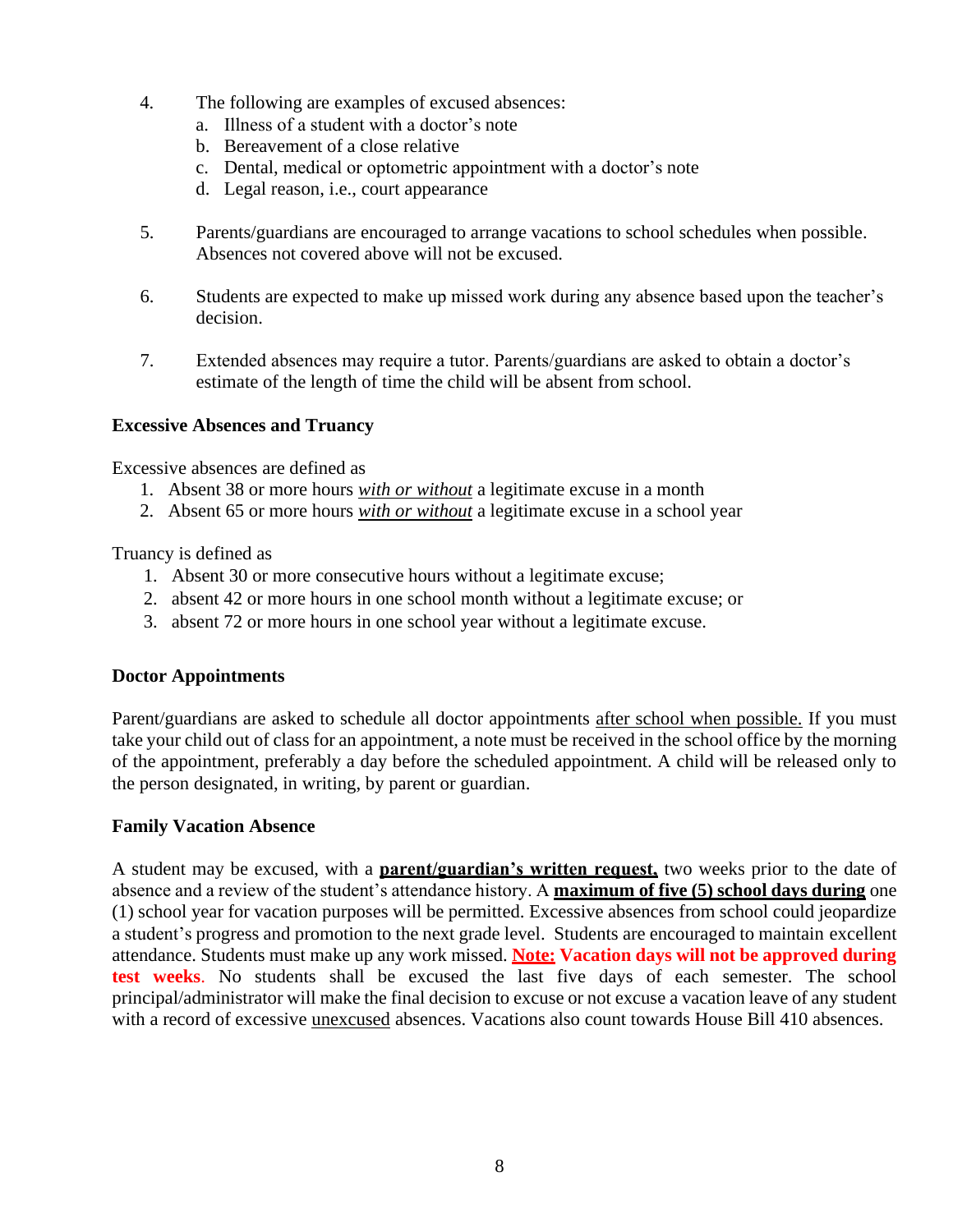#### **Tardy Policy**

Any student arriving at school following the bell (8:00), is considered tardy. Students must be in their classroom when the 8:00 bell rings. Any student who is on school property but is not in his or her classroom other authorized area following the bell, will be considered tardy to school.

Being on time is a life skill important to each student's future. The parents have the responsibility to teach the importance of this skill while the school has the responsibility to protect the instructional time it provides. Tardiness of individual students interrupts instructional time. Promptness to class protects the teacher's right to begin the instruction of all students on time. Prompt arrival at school is expected of *all* students. Any child who arrives at school after 8:00 a.m. is considered tardy.

Excessive tardiness, whether excused or unexcused, will result in an intervention of parent and student with school administration as per House Bill 410.

**Excused tardy:** A tardy resulting from events beyond a student's control, such as an accident, road closed due to an accident, area power outage, late bus, doctor's appointment or other excused determined by the administrator or designee as acceptable. Documentation is required to excuse a tardy.

**Unexcused tardy:** Incidents including oversleeping, errands, road construction or similar excuses determined by the administrator or designee as unacceptable. Documentation will not obligate the principal or designee to excuse an unexcused tardy.

#### **Tardiness/Excused and Unexcused Absences**

Except for buses which arrive late, all students are expected to **be on time** and should arrive **before 8:00.**  A child is considered tardy if he or she arrives after 8:00. Certain conditions, with documentation, may lead to a tardiness or absence to be excused:

- 1. Personal illness–a physician's statement may be required by the principal before excusing a student for the absence.
- 2. Doctor or dental appointment
- 3. Death in the family limited to three (3) days unless legitimate cause can be shown for extended absence.
- 4. Vacation 5 Days excused when approved by Administrator in advance.

A student who is tardy or absent for any reason must report to the office to receive a "Late Slip" before going to class. All excused and unexcused tardies and absences are recorded and become part of the student's permanent record and are reported also on student progress reports.

Any child picked up 5, 10, or 15 minutes before 3:00 will be entered and recorded as an unexcused early dismissal. Doctor's appointments and **prior** excused leaves are an exception. Your understanding, cooperation, patience, and attention to this matter is appreciated.

#### **Dismissal**

**Student Dismissal time is at 3:00. No one is permitted to enter the school building.** Parents must pick up students by driving to the front door and telling a staff-member who they are picking up. Our commitment to your child and to you is to do whatever is necessary to ensure that your child and each child is safe and protected. Your assistance in this area is crucial; the safety of each child is at stake!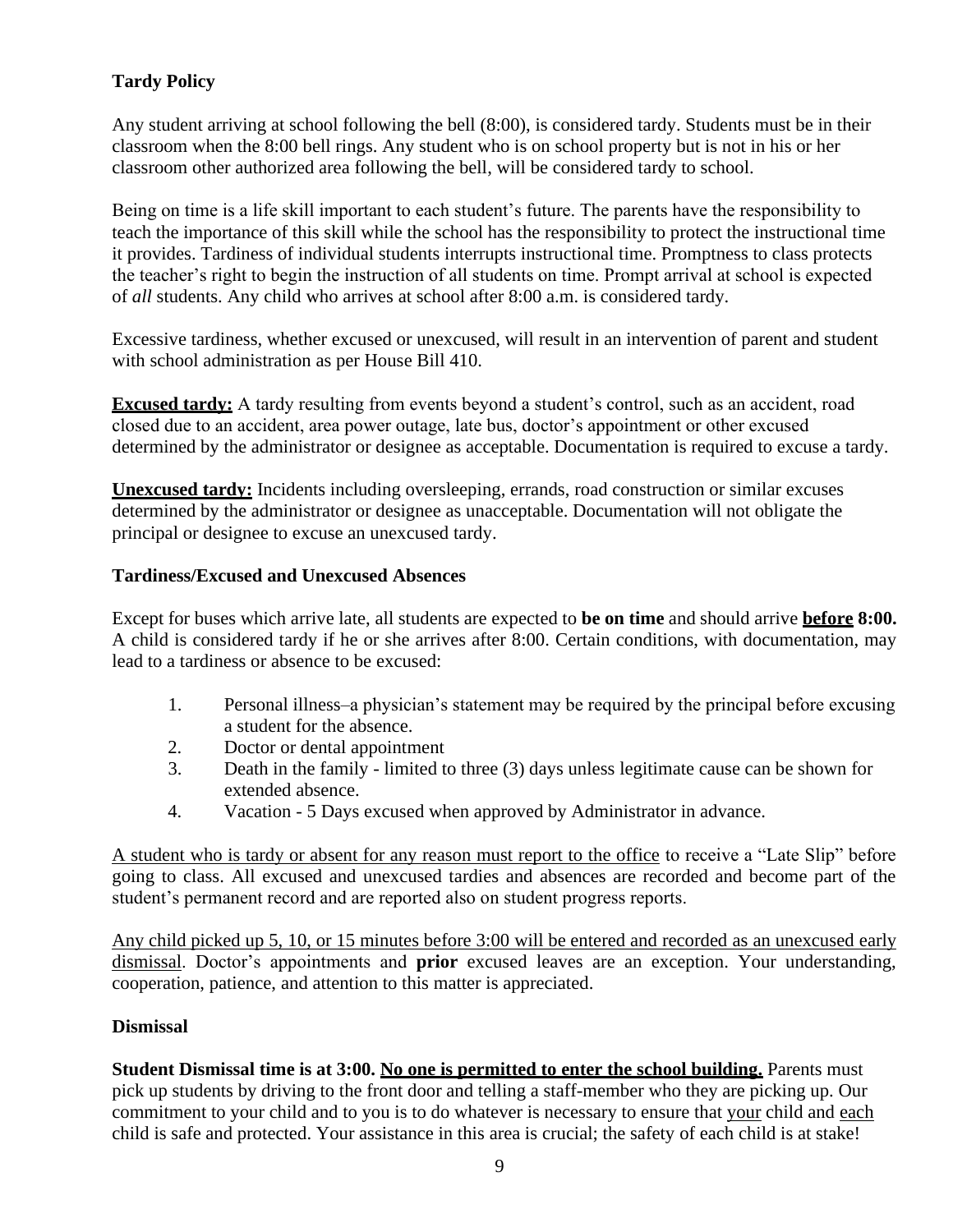Students who are dismissed before 11:30 are to be signed out by the custodial parent/guardian. No student will be dismissed by anyone without the custodial parent/guardian authorization. The custodial parent/guardian must send a written note (signed and dated) if someone other than themselves will be picking up the student. All early dismissals require a note from the custodial parent/guardian. A note from a grandparent, uncle, aunt – or other family member, a stepparent or a boy/girlfriend cannot be accepted.

#### **Emergencies**

If an emergency arises and you must pick up your student before dismissal, the parent/guardian must sign out the student. No student will be dismissed unless the parent/guardian has called the office to explain there has been an emergency and that someone other than themselves will be picking up the student. The absence will be recorded on the student's record.

- $\cdot$  If you are picking up your child after 2:00 p.m., you must park in the back parking lot and walk to the front of the building.
- ❖ At 2:50 p.m. all bus riders are dismissed from the classrooms and out front to the buses.

Students will be dismissed by Par Excellence Academy staff. No student will leave school without permission from the **custodial parent/guardian** or the school office. *Anyone who is picking up a student must be prepared to show a picture identification when asked.*

\*\*\*Any and all transportation changes are to be in writing and sent with your child to school. If necessary, in an emergency, please call the school office before 11:30 a.m. Please do not call daily to change transportation for your child. This is for the safety of your child. This can cause confusion for your child, teacher and office.

#### **NO TRANSPORTATION CHANGES WILL BE ACCEPTED AFTER 11:30**

**No one is permitted drop off/pick up a child in front of the school between the hours of 7:00 – 8:00 a.m. and 2:00 – 3:00 p.m. This is strictly for buses. NO EXCEPTIONS.**

#### SCHOOL HEALTH ISSUES

#### **COVID-19**

Students who are unable to comply with CDC guidelines for COVID-19 (see cdc.gov for more information) will be sent home up to three times before becoming at-home learners. Some nonnegotiable issues are non-compliance with mask wearing and social distancing. Safety is our number one priority.

All at-school students must take their temperatures in the mornings before coming to school and wear a mask to be admitted into the building.

If you or someone in your house is confirmed to have COVID-19, the Par student must follow quarantine guidelines until clearance from the Licking County Health Department is received. Always be prepared for the possibility of your child to be at home. If someone has been identified to have COVID-19 in your child's classroom, there will be a 14-day quarantine as specified by the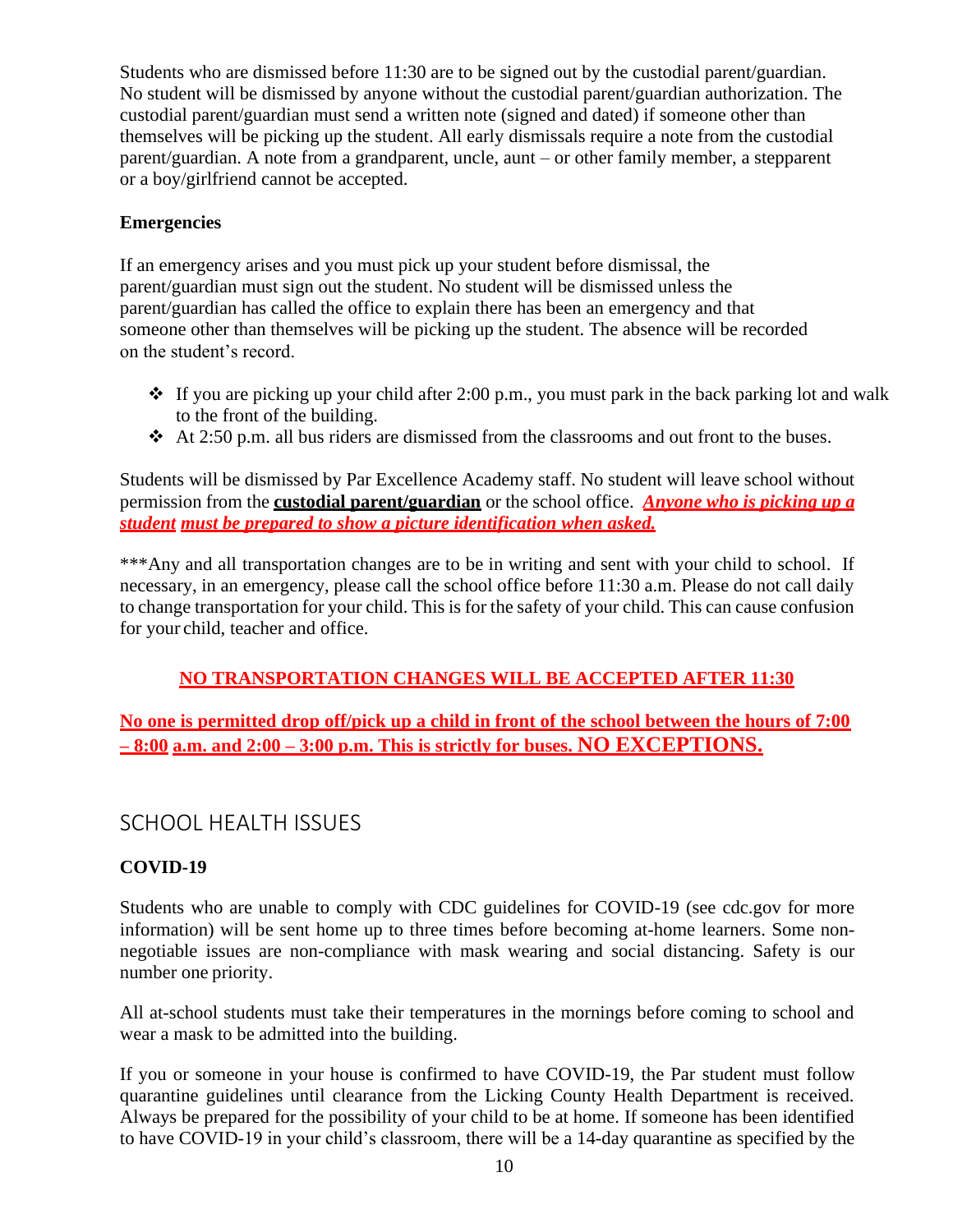#### CDC.

#### **Communicable Diseases and Viral Infections**

Please call the school nurse, 740-344-5811, or office and give notification if a child is at home with a communicable disease or infection. The child will be readmitted to school when the doctor deems that the disease is no longer contagious and sends a "Return to School" Slip with the child.

Some communicable diseases are:

| Measles (3-day or 10-day Rubella) | <b>Mumps</b> | Chicken Pox    | COVID-19  |
|-----------------------------------|--------------|----------------|-----------|
| Scarlet Fever                     | Pink Eye     | Whooping Cough | Influenza |
| Scabies                           | Impetigo     | Ringworm       |           |

If a child develops a rash at school, the parent/guardian may be notified and possibly be advised to see a physician before returning the child to school.

#### **Illness at Home**

If the child's temperature is 99 degrees or above, we ask that the parent/guardians keep the child home.

#### **Guidelines to keep your child home are as follows:**

- 1. Temperature of 99 degrees or greater. Student should remain home until they are **without**  fever for 24 hours (without aid of medication).
- 2. A skin rash of unknown origin. This could be a communicable disease. Your child should be evaluated by a physician before returning to school.
- 3. Vomiting and diarrhea. Your child should remain home until they are without these for a full 24 hours (without aid of medication).
- 4. Communicable Diseases and Viruses please call the school nurse and give notification if your child is home with a communicable disease. The nurse will give guidelines at that time for returning to school.
- 5. Head Lice

#### **Illness at School**

If the child becomes ill during school hours, the parent/guardian or designated person will be notified. Persons notified will be according to information provided on the Emergency Medical Form in the child's records. Parents are encouraged to keep the telephone numbers current on this form. It is requested that the parent/guardian please pick the child up from school as quickly as possible when these circumstances arise.

#### **If your child is still ill the next day, a parent/guardian must call the student off from school before 7:45 a.m.**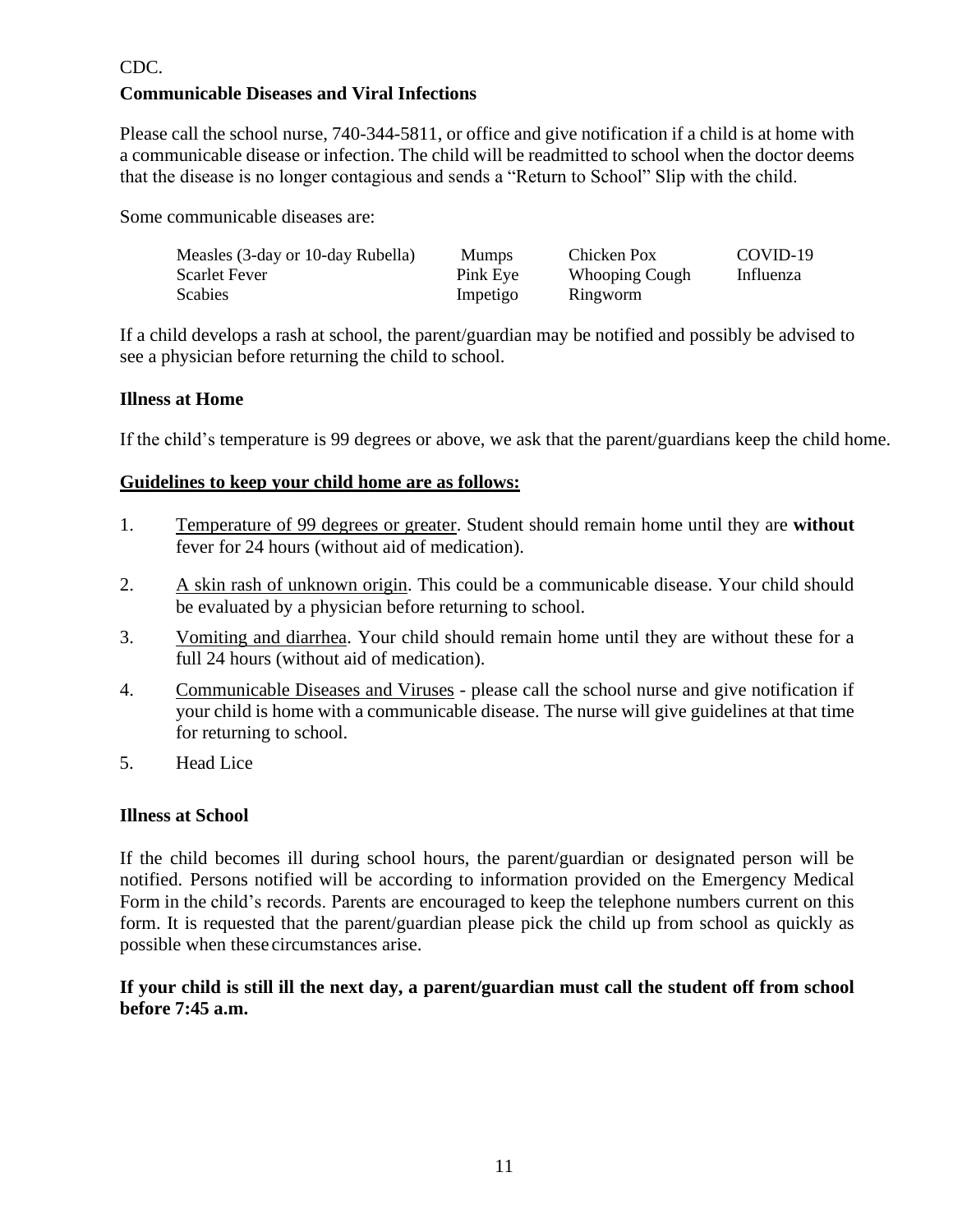#### **Head Lice**

Head lice are a very common problem among school-age children. Head lice are spread through close, personal contact with another infested individual, often at sleepovers. Occasionally, lice may be spread by sharing combs, brushes, and other grooming aides. It can also be spread by sharing hats, caps, wigs, or coats or through a mixture of these items at the homes of friends at school, church, or other public places.

A misconception is that only persons who are unclean become infested with head lice. Frequent bathing will neither prevent head lice nor eliminate an infestation once it has become established.

When a student is sent to the clinic for head lice check, these procedures are followed:

- 1. If live lice are discovered, the child will be sent home immediately.
- 2. If nits are seen but no live lice are found, the student may remain in school until the end of the day.

The parent/guardian will be contacted, and instructions provided. Students may return to school after having head lice provided a parent remain with the child until a proper inspection takes place. Students are excused for lice outbreaks for up to **three days**. More than three days results in unexcused absences.

#### **Bee Stings and Other Allergies**

Parents should inform the nurse and office of any acute reactions a student is known to have experienced either from bee stings or reactions to certain foods. This information will be kept on record and forwarded to the student's teacher and other appropriate school personnel. Parents should provide the school with the bee sting medication and a doctor's note on procedures for administering prescribed medication. In the event of the child going into anaphylactic shock, we will take all available measures in order to keep your child alive.

#### **Food Allergies**

PARX must have a doctor's note on file if a child has any food allergies.

#### **First Aid/Emergency Medical Treatment**

Part of the enrollment procedure for parents to enter their child/children is the completion of the Emergency Medical Treatment Form. This form details the name of preferred physician, hospital and treatment to be administered. The parent is responsible for notifying the school of any changes in this information that occur during the school year.

#### **Administering Medication to Students**

Parents/Guardians are encouraged to arrange administering of medication at home whenever possible. When this is not possible, this procedure must be followed:

Only under the guidelines outlined below will medication be administered to students.

1. Written authorization must be indicated by parent/guardian on the Administration of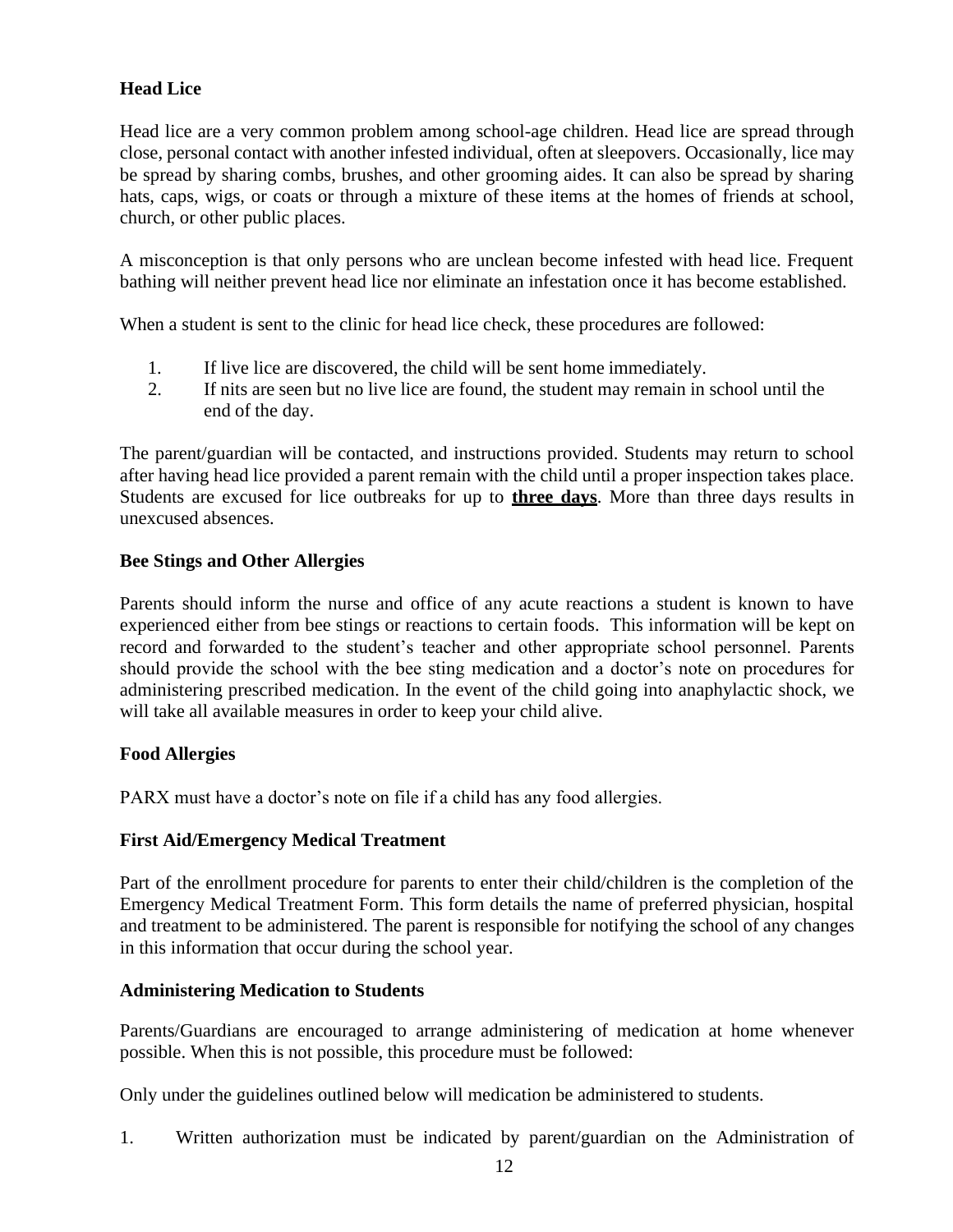Medication Form. Medications are administered by the school nurse or principal.

- 2. Prescription medication must be signed by the prescribing physician. It must have the prescription label, including the student's name, the name of the medication, dosage, and the time of administration.
- 3. The medication shall be in its original container, given personally by parents/guardians to the principal, school nurse, or health aide.
- 4. It is the parents/guardian's responsibility to pick up any unused medications within a week. Unused medication will be disposed of after fifteen (15) days and after attempts to return unused medication to the parent have failed.
- 6. Over-the-counter (OTC) medications require a doctor's written approval. Students cannot bring in medication.

#### BREAKFAST/LUNCH

All breakfast and lunches are free for Par Excellence Academy. Meals are provided by Heath City Schools.

In order to keep this program, all families are to complete a form whether or not you know you will qualify for free or reduced lunch.

#### STUDENT DRESS CODE

Upon enrolling students to Par Excellence Academy, parents are made aware that we are a uniform school. Maintaining a pleasant environment for learning, good grooming and good health habits are essential to the successful achievement of each student. Parents/guardians are primarily responsible for the manner in which a student dresses to attend school. All Par Excellence Academy uniforms need to be clean and free of holes. Students are to be in complete uniform at all times. We realize that due to some economic situations, purchasing uniforms can be a hardship but we believe that the below dress code is simple and cost effective. Students are to be in complete uniform the first day of the 2020-2021 school year (including polo embroidery, and all black shoes).

\*Masks are required during the 2020-2021 school year due to the COVID-19 pandemic.

Students who violate any of the uniform policies will receive a letter to be signed by the parent/guardian that will alert them to the issue and will then need to be returned to the front office. If violations continue past 3 notices, the student will be retained for recess. The school will reach out to families who may need assistance in adjusting certain uniform issues.

Par Excellence Academy requires the following of all students who attend:

#### ❖ **Uniform Dress Pants**

Navy blue, black, khaki, or cargo pants. (No baggy, tight fitting, skinny pants, low rise, jeans, or leggings). Pants must be appropriately fitting. If the pants are too tight or falling off the child, a parent /guardian will be called to bring another pair to school.

#### ❖ **Uniform Shorts**

Navy blue, black, khaki or cargo shorts. Shorts are NOT permitted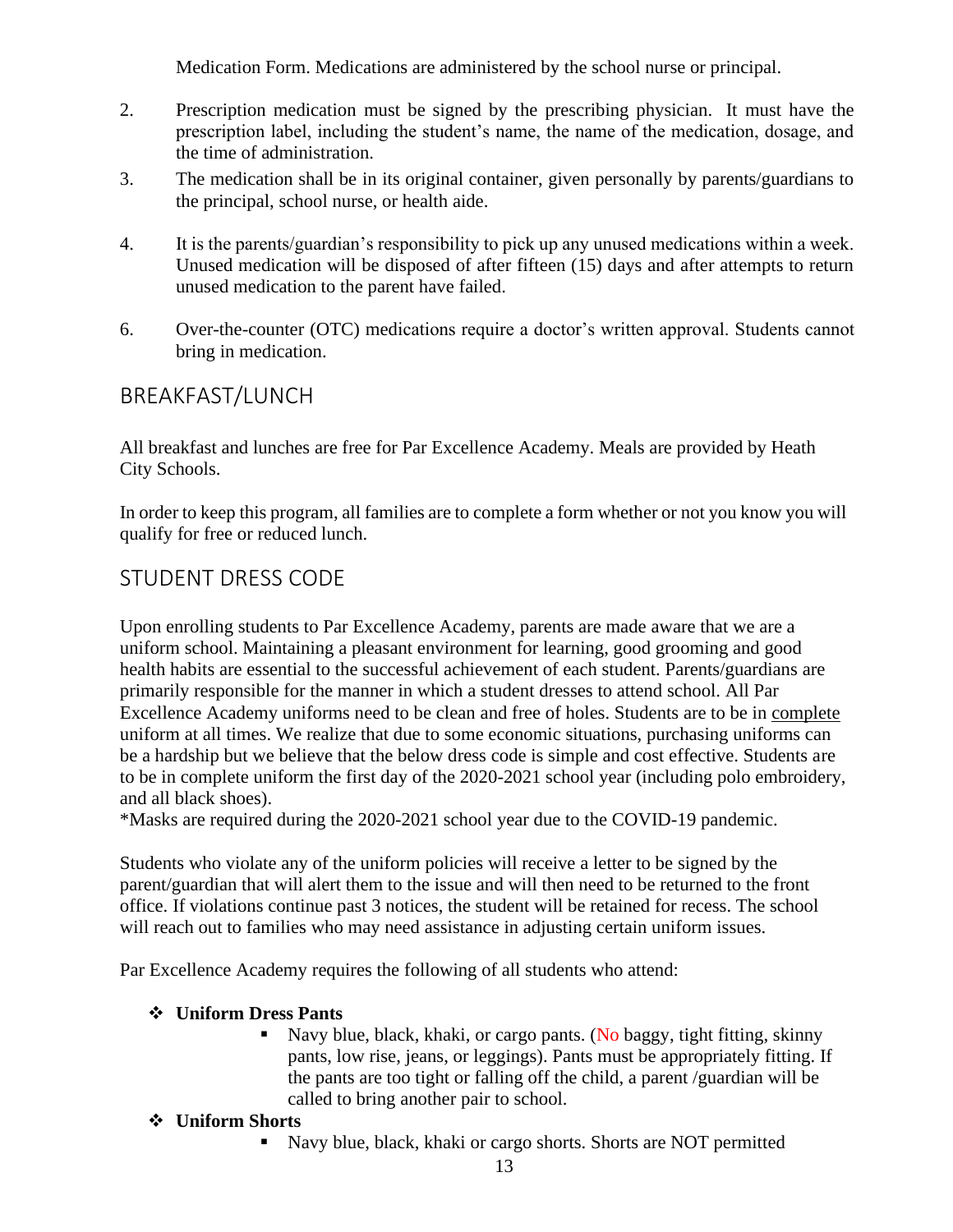November 1 – March 31. Shorts must be to the knee.

#### ❖ **Jumpers, skirts, skorts**

Blue, black, khaki or red/navy plaid. Skirts must be to the knee. Shorts must be worn under all skirts and do not need to be uniform shorts if they do not show below skirt.

#### ❖ **Uniform Shirts**

- **EXELORER INCO IS CONCOTED FOLLOW FOR A READ FIGURE 1** READ OR NAVY BLUE POLO'S ONLY. When arms are raised, stomachs should NOT be seen. Long sleeve polo's during colder months are permitted with logo/wording (red or navy blue).
- (SOLID navy blue, red, black, white, or grey long sleeve shirts may be worn under embroidered polo.)
- Embroidery on shirts All Polo's must have school name. Lynn Wilson will embroider the wording for \$3.00. You may drop of your shirts at the school for her to embroider. Logo/wording must be on shirts even if worn under a jumper.

#### ❖ **Socks/Tights**

Socks must be worn at all times. Tights must have feet. Leggings can only be worn under skirts and must go to the ankle. Plain white, navy blue, black or red. No tricolor or design on socks, tights or leggings. Plain color only. No socks above the knees.

#### ❖ **Shoes**

- All black shoes (\*White soles, accepted). NO boots or "booties" at any time. If boots are worn to school, extra shoes must be brought in and changed into. Boots are NOT permitted to be worn in the building. NO high heels or wedges. Heels must be the same width as the shoe.
- NOTE: If your child cannot tie his/her shoes, we strongly encourage purchasing velcro shoes to eliminate shoes coming undone.
- Outdoor Activities– Tennis shoes may be changed before going in the grass.

#### ❖ **Hair**

- No extreme color or styles. A student's hairstyle should not interfere with their ability to learn. At the discretion of the administrator, she will decide if the hairstyle needs to be changed for school purposes.
- **Hair accessories** Any accessories should be kept to the minimum.

#### ❖ **Coats**

Are not permitted to be worn in the classroom unless there are issues with the heating system. Hoods and hats are not to be worn in the school at any time. During the winter months, plain red, or navy-blue sweaters or hoodies may be worn with or without logo/writing.

#### ❖ **Earrings**

Only studded earrings, nothing hanging or hoops than can be grabbed or caught.

#### **The following are prohibited in school:**

- ❖ **Pants – NO** low rise, tight fitting, skinny pants, jean material, leggings, jeggings or baggy pants
- ❖ Undergarments should not be showing
- ❖ **Shoes NO** type of sandals, strapless shoes, high heels (1" or less is appropriate), heels that are narrower than the width of the shoe, wedges, open toe shoes, flip-flops, boots or "booties".
- ❖ Socks **must** be worn at all times
- ❖ **NO** heelys or lights on shoes
- ❖ **NO** face make-up, eye shadow, blush, lipstick, etc.
- ❖ **NO** holes in clothing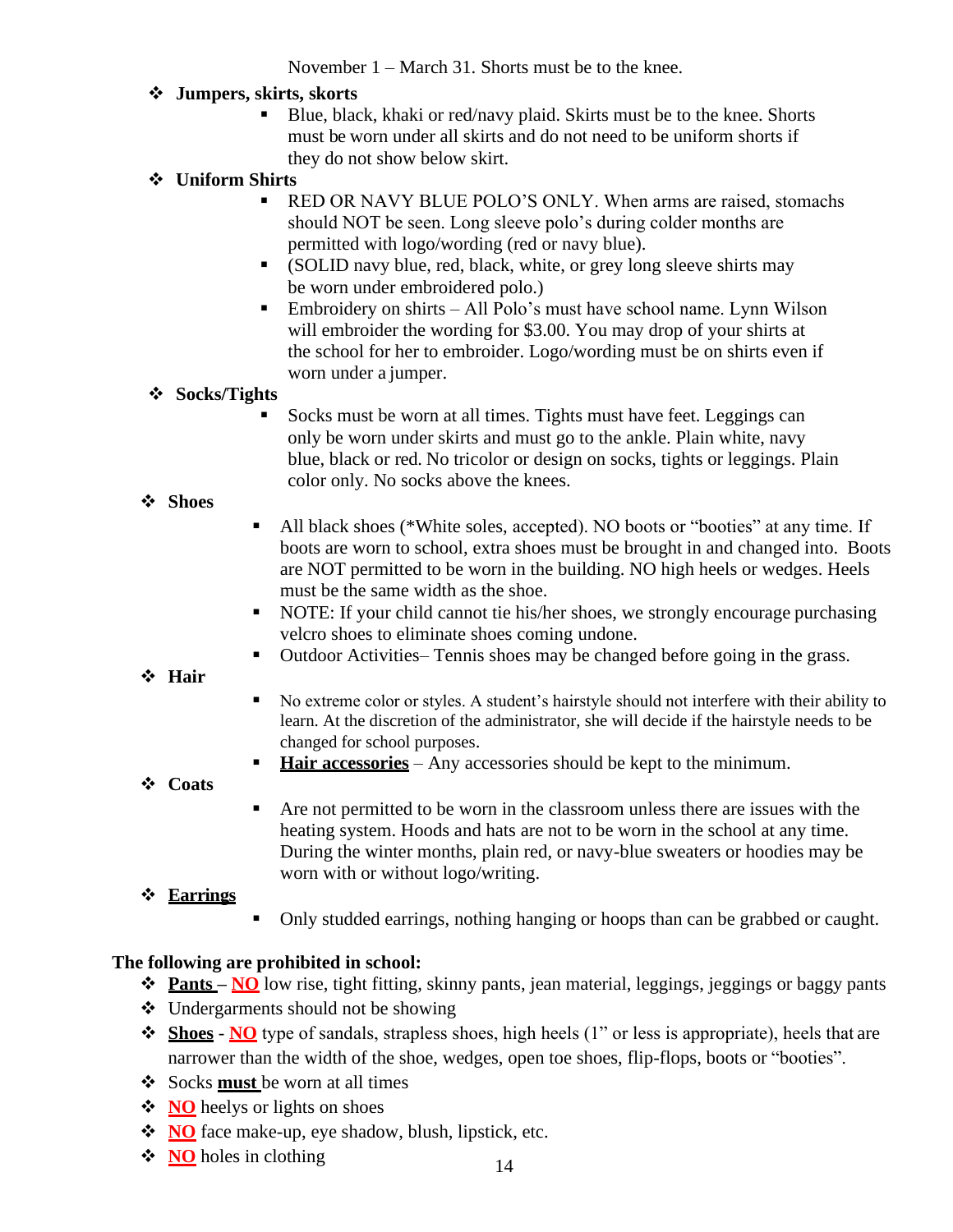- ❖ **NO** sweatpants or pajamas (unless a class reward day)
- ❖ **NO** fake tattoos showing
- ❖ **NO** nail-polish

**NOTE:** If a student accumulates too many Uniform Violations, Parents/Guardians will be called to bring the appropriate clothing.

Notifying our families in advance will allow time to purchase the appropriate uniform for their child to begin the 2020-2021 school year. All students have to be in complete uniform the very first day of school, including patches and all black shoes.

#### **Lynn Wilson-** EMBROIDERY \$3.00 740-814-3144

#### DISCIPLINE POLICY

#### **School-Wide Positive Behavior Intervention and Supports**

School-wide positive behavior intervention and supports (SW-PBIS) is a system of tools and strategies for defining, teaching, acknowledging appropriate behavior, and correcting inappropriate behavior. It is a framework for creating customized school systems that support student outcomes and academic success. SW-PBIS is for the whole school, it is preventative, and it changes the paradigm of focus from negative behaviors and exchanges to positive expectations and interactions.

#### **There are four main elements in SW-PBIS:**

- 1. Customized practices to support student behavior, such as defining and teaching appropriate behavior
- 2. Systems of support for educators in the school; such as school-wide behavioral expectations, indicators, and coaching
- 3. Data-based decision making, which is the cornerstone of the behavior problem-solving process
- 4. And, the combination of these to enable school-wide outcomes, which promote social proficiency and academic success

School-wide means that educators support appropriate behavior in classroom and non-classroom (bathrooms, assemblies, hallways) areas. An important aspect of SW-PBIS is the understanding that appropriate behavior and social competence is a skill that requires direct teaching to students just like math and reading. There is no assumption, in SW-PBIS, that students will learn social behavior automatically or pick it up as they go through life. This critical feature in SW-PBIS leads to its effectiveness. PBIS supports all students through intervention ranging from a school-wide system to a system for developing individualized plans for specific students. School-wide PBIS focuses on the development and implementation of pro-active procedures and practices to prevent problem behavior for all students and improve school climate.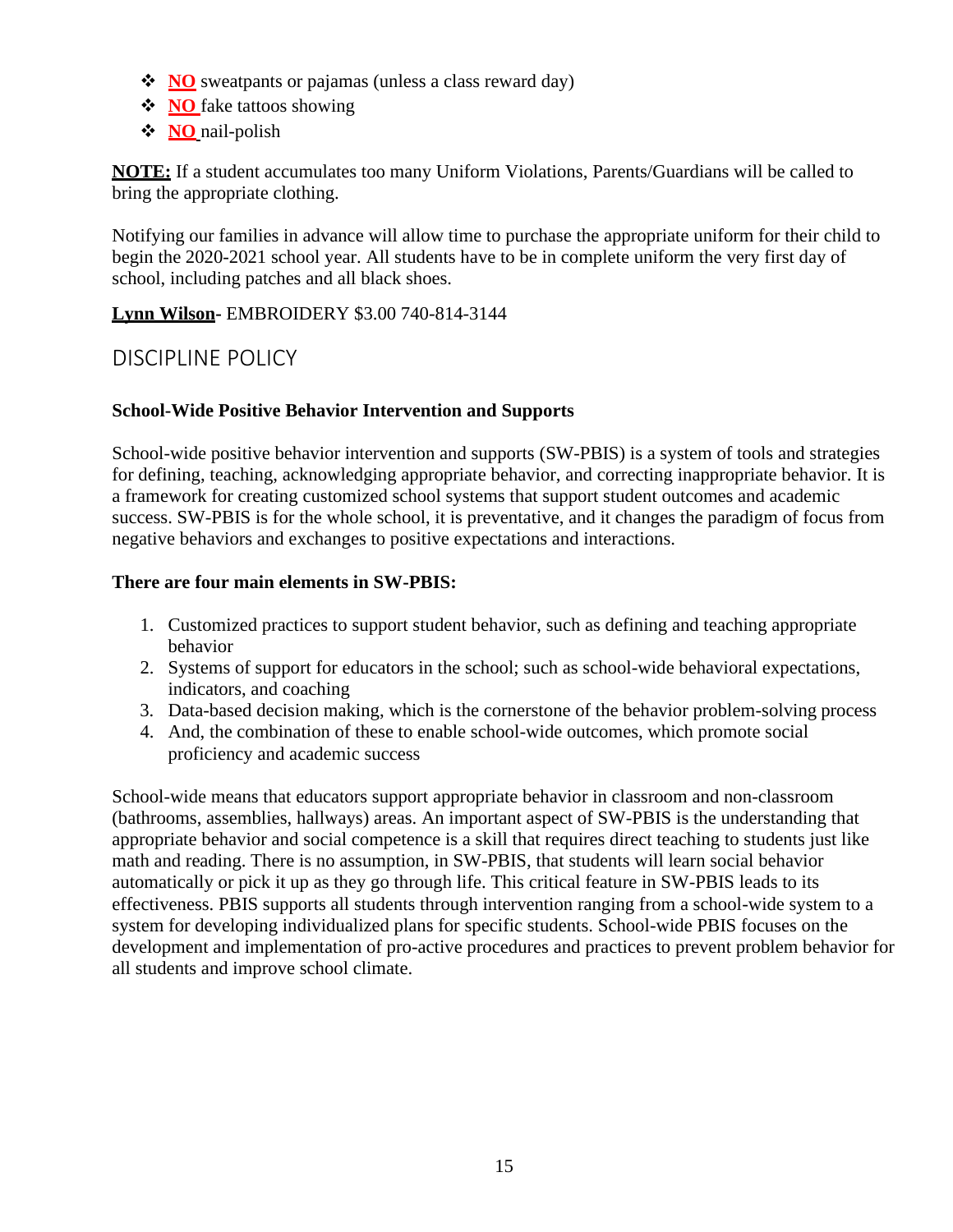|                     |                                                                                                          |                                                                                                                                                       |                                                                                                                                                       | <b>SETTINGS</b>                                                                            |                                                                                                                                                                                          |                                                                                                          |                                                                                             |                                                                                                                                                       |
|---------------------|----------------------------------------------------------------------------------------------------------|-------------------------------------------------------------------------------------------------------------------------------------------------------|-------------------------------------------------------------------------------------------------------------------------------------------------------|--------------------------------------------------------------------------------------------|------------------------------------------------------------------------------------------------------------------------------------------------------------------------------------------|----------------------------------------------------------------------------------------------------------|---------------------------------------------------------------------------------------------|-------------------------------------------------------------------------------------------------------------------------------------------------------|
| <b>Expectations</b> | Breakfast/<br>Lunch                                                                                      | Restroom                                                                                                                                              | Classroom                                                                                                                                             | Hallways                                                                                   | Playground<br>Recess                                                                                                                                                                     | Dismissal<br>Arrival/                                                                                    | Technology                                                                                  | Distance Learning                                                                                                                                     |
| R-Respect           | -Listen to PAR<br>-Eat in your<br>adults<br>seat                                                         | -Use your time<br>-Flush after<br>every use<br>-Respect<br>privacy<br>wisely                                                                          | -Practice Active<br>to the speaker<br>-Listen to PAR<br>-Pay attention<br>Listening<br>adults                                                         | Keep quiet in<br>-Listen to Par<br>the hall<br>adults                                      | -Listen to PAR adults<br>-Include everyone<br>-Use hands safely                                                                                                                          | <b>Use Kind Words</b><br>-Wait quietly for<br>-Listen to PAR<br>dismissal<br>adults                      | drink away from<br>-Keep food and<br>Keep it safe<br>technology<br>from harm                | - Keep microphones muted<br>-Only draw on the screen<br>Practice active listening<br>-Pay attention to the<br>- Use kind words<br>speaker<br>if asked |
| I-Integrity         | -Leave a clean<br>table, chair, &<br>floor                                                               | -Use your time<br>after using RR<br>-Wash hands<br>wisely                                                                                             | -Complete tasks<br>-Treat supplies<br>with pride<br>with care                                                                                         | personal space<br>with eyes only<br>decorations<br>-Maintain<br>Admire                     | designated station<br>Stay at your                                                                                                                                                       | Respond to name<br><b>Follow Directions</b><br>-Go promptly to<br>your destination<br>when called        | assigned iPad or<br>- Only log into<br>Technology<br>your assign<br>schoolwork<br>-Only use | Complete your own work<br>- Participate in instruction<br>-Respond to teacher<br>when called on<br>-Protect school<br>technology<br>daily             |
| S-Safety            | Wear a mask<br>aren't eating<br>Main social<br>distancing<br>when your<br>hands and<br>-Sanitize<br>desk | Social distance<br>spills to adults<br>-wash/sanitize<br>Keep hands &<br>-wear a mask<br>problems or<br>feet to self<br>-Clean up<br>-Report<br>hands | -Keep aisles and<br>-social distance<br>passages clear<br>-Keep hands &<br>-wear a mask<br>chair legs on<br>feet to self<br>Sit with all<br>the floor | Social distance<br>and feet to self<br>-wear a mask<br>-Use walking<br>-Keep hands<br>feet | -One at a time down<br>/materials the right<br>the slide, feet first<br>-wear mask if less<br>-Use equipment<br>Maintain social<br>Stay with class<br>distance<br>than 6ft<br><b>VEW</b> | Keep hands and<br>-maintain social<br>appropriately<br>wear mask<br>feet to self<br>-Line up<br>distance | -Use appropriate<br>-Keep personal<br>information<br>school sites<br>private                | Keep devices still, avoid<br>walking around with the<br>-Use school appropriate<br>-Handle school devices<br>with care<br>device<br>sites             |
| E-Excellence        | -Make healthy<br>food choices<br>-Use good<br>manners                                                    | -put trash in the<br>-keep RR clean<br>trash can                                                                                                      | -Try your best<br>encourage<br>-Help and<br>others                                                                                                    | Hold doors for<br>-Be an active<br>listener<br>others                                      | Put equipment away<br>-Clean up any litter<br>Follow line-up<br>procedures                                                                                                               | -Use zero noise<br>when exiting<br>-Be Kind                                                              | academic games<br>-Use kind words<br>when playing<br>-Be friendly<br>with others            | Celebrate and encourage<br>Use school appropriate<br>-Model active listening<br>- Wait for your turn to<br>for others<br>others<br>speak<br>name      |
| Voice               | $0-1$                                                                                                    | $\circ$                                                                                                                                               | $0-3$                                                                                                                                                 | 0-Silent                                                                                   | 0-4-Outside Voice                                                                                                                                                                        | 0 Silent                                                                                                 | G <sub>1</sub>                                                                              | 0(muted)-2                                                                                                                                            |

# We R.I.S.E. up by Getting Along Together

#### **Behavior Expectation Chart**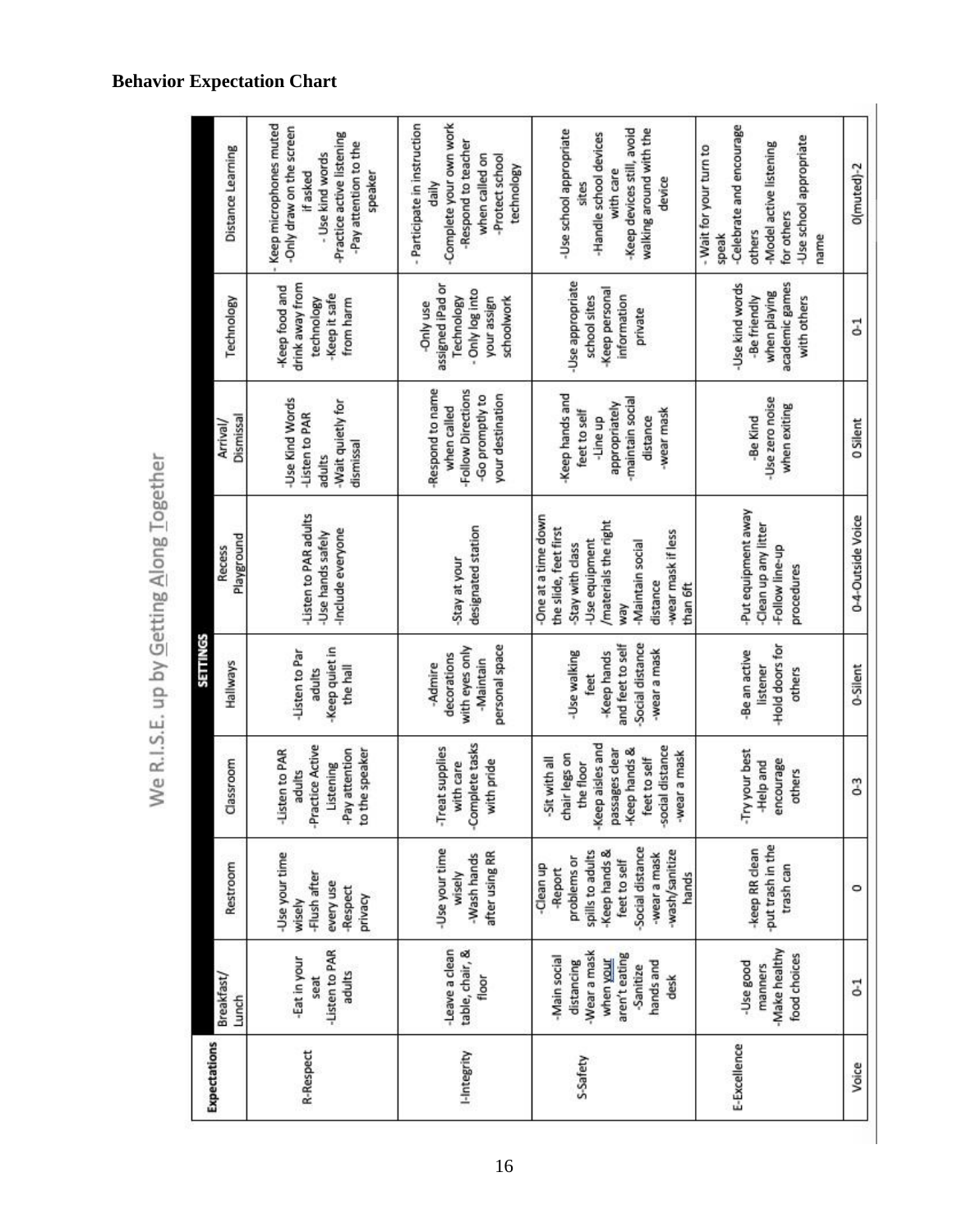#### **PBIS Flowchart**

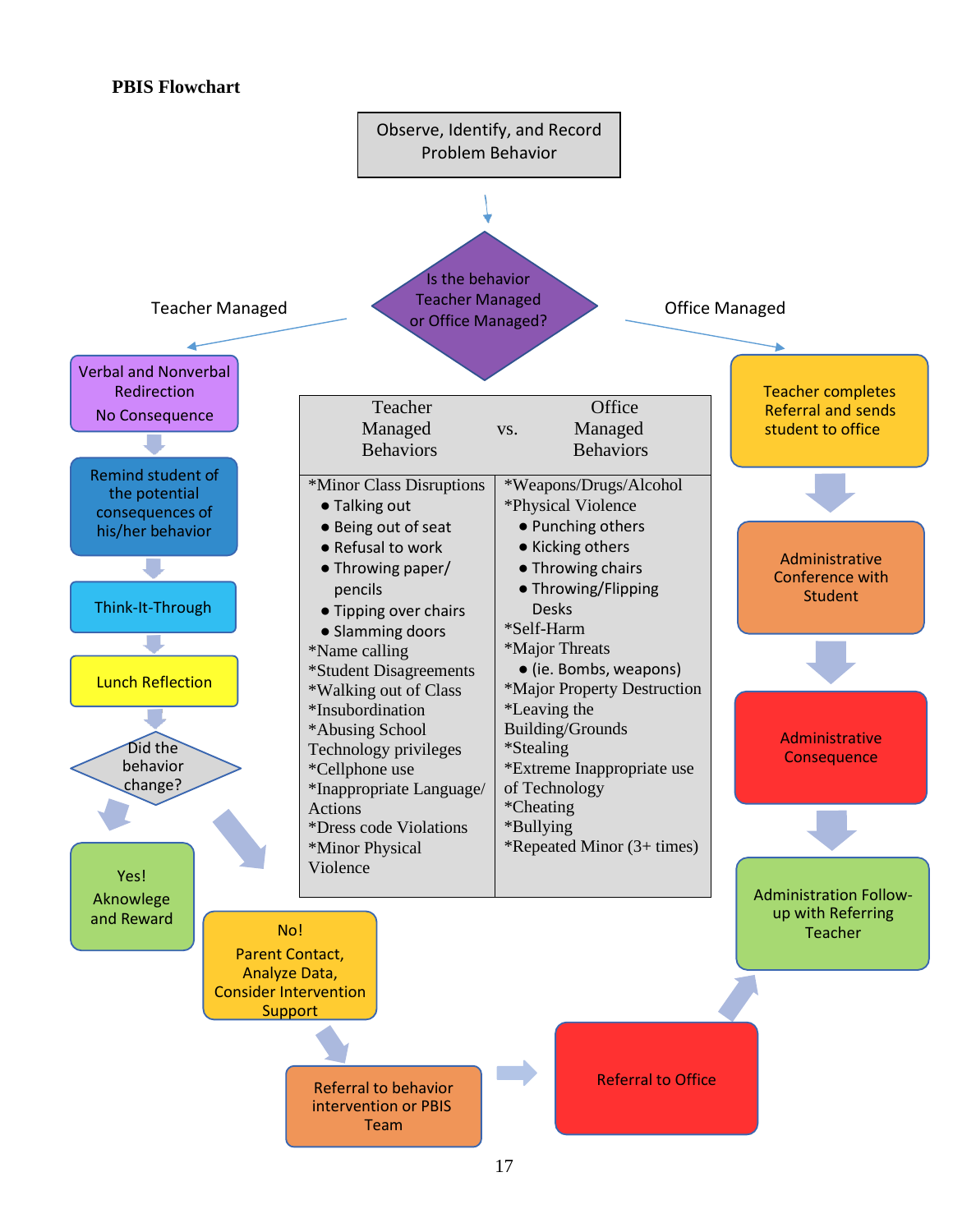#### **Getting Along Together (G.A.T)**

To succeed in school and life, students need to master reading, math, and other academic skills. Developing those skills requires that students learn how to learn, both independently and with others. Getting Along Together is a schoolwide program developed by the Success for All Foundation, Harvard University, and the University of Michigan that helps students build these skills and apply them both in and out of the classroom. It teaches students strategies to focus their thinking, manage their behavior, build positive social relationships, and understand and cope with their feelings—all in ways that support learning and life success. All students come to school with different strengths and experiences in these areas. Getting Along Together is provided to all students for two reasons: 1) every student has something to learn and something to share in these areas, and 2) when all students know and use the same strategies, those strategies are more useful and effective. Getting Along Together is designed to help each student and the school community as a whole.

#### **Four Goals of Getting Along Together**

1. To improve students' learning by teaching specific skills and how to use them. These skills include focusing attention, effectively maintaining and using the high energy levels characteristic of school-age children, behaving in positive and appropriate ways, and understanding and managing feelings

2. To foster engaged learners by providing tools that build and support a positive climate in classrooms and the whole school

3. To build students' ability to face challenges and solve problems by providing activities and routines that promote cognitive, social, and emotional skills

4. To increase students' positive social and behavioral outcomes by teaching strategies forforming strong relationships, maintaining positive mental health, and making safe and responsible decisions.

#### Code of Conduct/Discipline of Students

If the child does not respond appropriately and demonstrate desired behavior, based upon recommendation from individual in authority position and evaluation by the administrator, student may be suspended or expelled. Suspension is an administrative consequence.

If a student receives one suspension and returns to school and continues to distribute inappropriate behavior, he/she may be expelled from school for the remainder of the school year.

#### **Guidelines**

Senate Bill 1 (School Safety Zones) expands the district's authority to suspend and expel students for misconduct that occurs off of district property but is connected to activities or incidents that have occurred on district property or school related functions. This includes misconduct by a student that regardless of where it occurs is directed at a district official or employee or the property of an official or employee.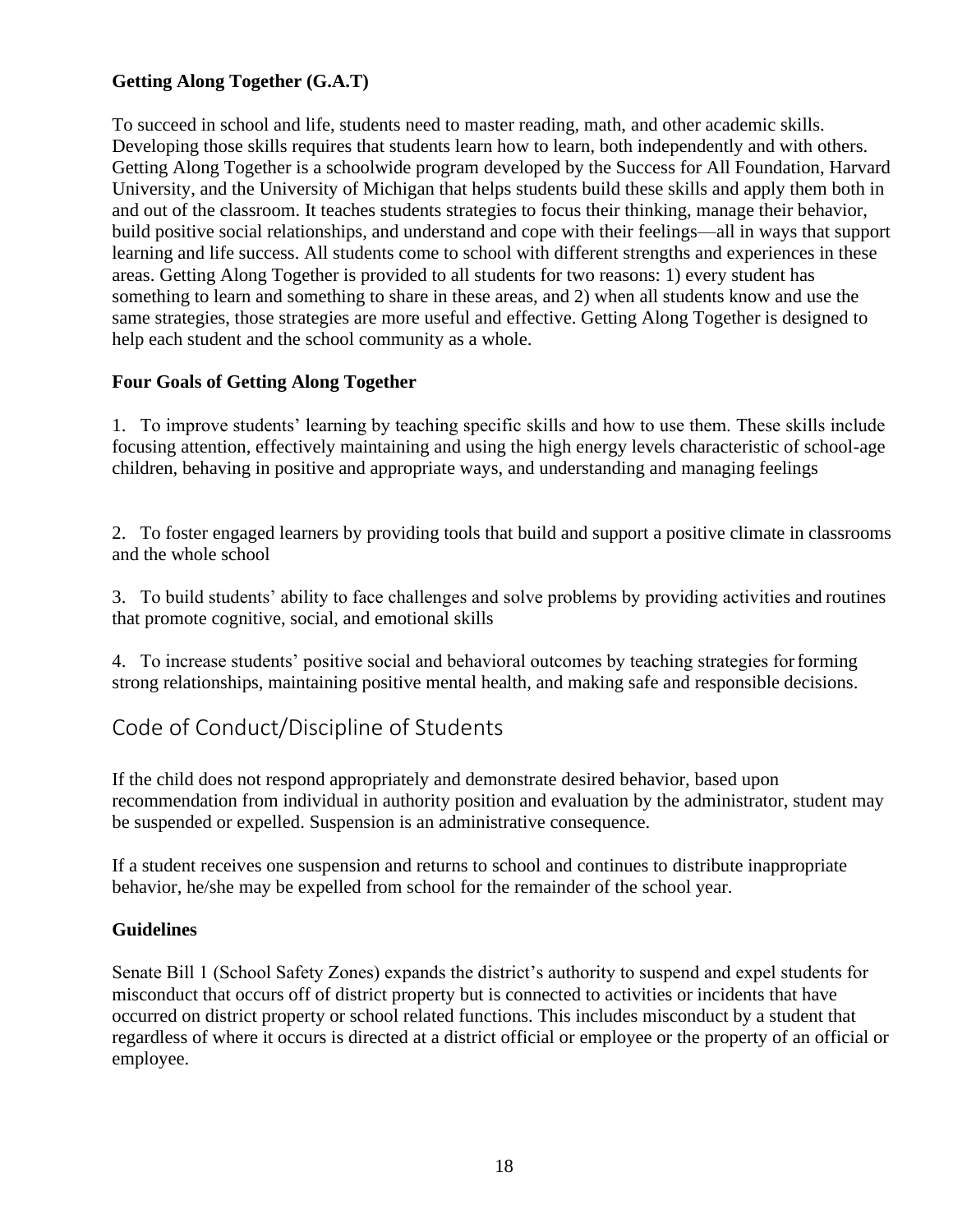Students, after required due process as specified in Ohio Revised Code 3313.66, found to have violated this code may be expelled by the Superintendent. The Superintendent may expel a student for a period not to exceed eighty (80) school days. Based on Ohio Revised Code Section 3313.66 - Expulsion, students who bring firearms on to school property, in a school vehicle, or at any school-sponsored event shall be expelled for ONE CALENDAR YEAR. Students who bring knives onto school property, in a parked vehicle on school property, or at any school sponsored activity may be expelled for ONE CALENDAR YEAR. This includes any adult crime that a student may commit while under the custody and control of the school or at any school related function. Students will receive no grades for schoolwork during an expulsion. Students are officially withdrawn during an expulsion.

Expulsion will result in a loss of academic credit. This includes loss of credit at any college or university post-secondary or alternative program.

Additionally, students who are expelled for a violation of this section, have reached their sixteenth birthday, have been convicted or adjudicated delinquent of a violation of O.R.C. 3316.662, may be subject to permanent exclusion from school.

Special Education students require a manifestation determination and team review prior to disciplinary action regarding expellable offenses.

#### **Hazing, Bullying and Aggressive Behavior**

Harassment, intimidation, or bullying toward a student, whether by other students, staff or third parties is strictly prohibited and will not be tolerated. This prohibition incudes aggressive behavior, physical, verbal, psychological abuse, and violence within a dating relationship. The board will not tolerate any gestures, comments, threats, or actions which cause or threaten to cause bodily harm or personal degradation. This policy applies to all activities in the school, including activities on the school property, on a school bus, and events occurring off school property if the student or employee is at any schoolsponsored, school-approved, or school-related activity or function.

As used in Board policy, "hazing" means doing any act or coercing another, including the victim to do any act of initiation into any student organization or other organization that causes or creates a substantial risk of causing mental or physical harm to any person. As used in Board policy, "bullying, harassment, and intimidation" (hearinafter "bullying") means an intentional written, verbal, or physical act that a student has exhibited toward another particular student, staff member, or volunteer more than once. The intentional act also includes violence within a dating relationship. The behavior both causes mental or physical harm to the other person and is sufficiently severe, persistent, or pervasive that it creates and intimidating, threatening, or abusive educational environment for the other person. This behavior is prohibited on school property, on a school bus or at a school-sponsored activity.

No administrator, teacher, or other employee or volunteer of the school shall encourage, permit, condone, or tolerate any bullying activities. No students are permitted to plan, encourage, or engage in any bullying. Administrators, teachers and all other school employees and volunteers are particularly alert to possible conditions, circumstances or events that might include hazing, bullying and/or dating violence. If any of the prohibited behaviors are planned or discovered, involved students are informed by the discovering school employee of the behavior and are required to end all such activities immediately. All bullying incidents are reported immediately to the superintendent and appropriate discipline is administered.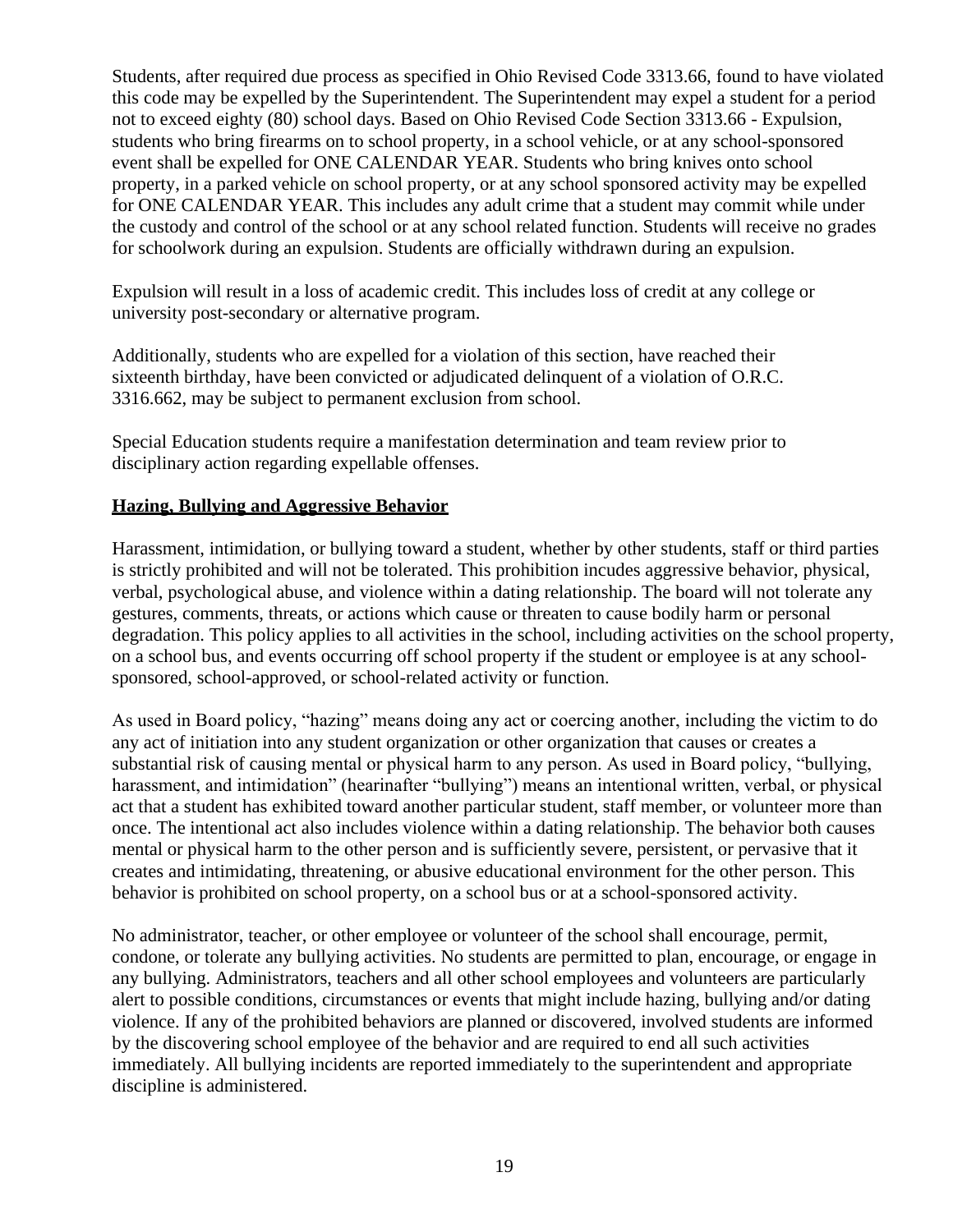Any student who believes that s/he has been or is the victim of hazing and/or bullying should immediately report the situation to the administrator or his/her designee. The student may also report concerns to a teacher or other school employee. Such reports may be made anonymously. Any school employee who is aware of an incident prohibited by this policy shall document the report (i.e., put the allegations in writing) and provide the documentation to the administrator or his/her designee for investigation. If any report is received that is not a written report, the administrator/designee shall ensure that the report is documented in writing.

Any school employee who witnesses acts of hazing and/or bullying shall promptly notify the administrator/designee of the event observed and file a written incident report concerting the events witnessed. Any school employee who receives reports of suspected hazing and/or bullying shall promptly notify the administrator/designee of such report(s). If the report is a formal, written complaint, the complaint is forwarded to the administrator/designee no later than the next school day. If the report is an informal complaint that is received by a school employee, s/he shall prepare a written report of the informal complain that is forwarded to the administrator/designee no later than the next school day.

#### **Fighting and Physical Attacks**

Students are expected and encouraged to respect those around them. Learning to work together and to get along lovingly with one another is one of the major disciplines taught and emphasized at Par Excellence Academy. Students should seek assistance of school staff to avoid fighting. Physical attacks on other students will not be tolerated.

#### **Physical Attack on a School Employee**

A student shall not, willfully with intent, attempt to cause physical injury or intentionally behave in such a way that could cause injury to a school employee. Aggressive contact toward a school employee may result in suspension or expulsion.

#### **Theft**

All students should secure their personal items and shall not be in possession of any articles belonging to the school or others without permission. Students at Par Excellence Academy at each grade level are repeatedly encouraged to be responsible for keeping their belongings where they belong, and to return items when borrowed from another student. Integrity and honesty is always recognized and rewarded both in and out of the classroom.

#### **Weapons and Dangerous Objects**

A student cannot possess or transmit any object that can reasonably be considered a weapon, which include but are not limited to any type of knife, gun, chain, or club. Even "look-a-like" items and "play" items are not permitted on school property.

#### **Drugs, Tobacco, and Alcohol Possession**

A student shall not possess, use, sell, offer to sell, distribute, transmit, or be showing signs of consumption of any controlled drugs, or counterfeit controlled substance's other than prescription medication that has been administered in accordance with the district's policies. This includes tobacco and alcohol.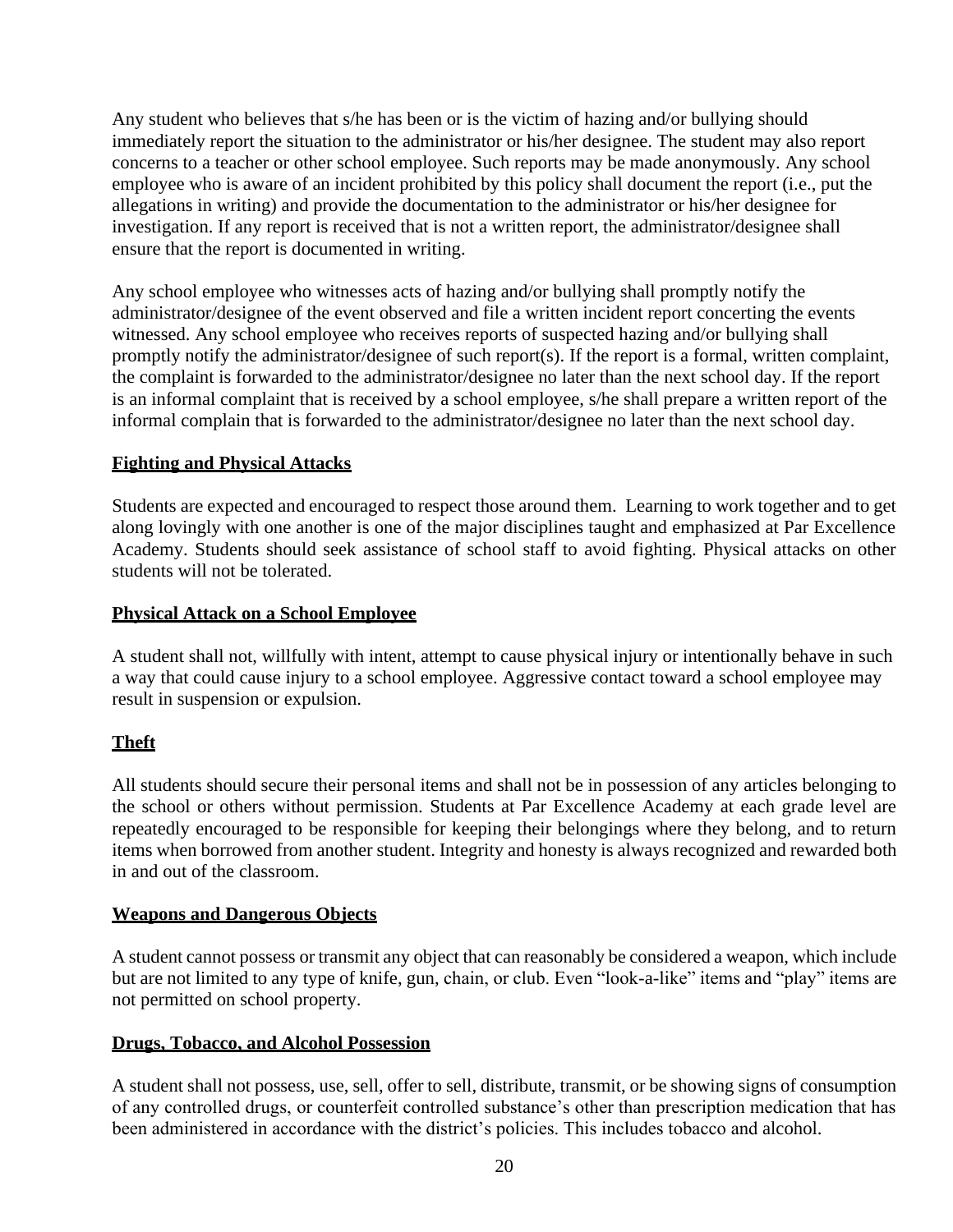#### **Child Abuse Reports**

The Laws of the State of Ohio mandate that all suspected cases of child abuse be reported to the appropriate agencies and authorities. Children Protective Services is notified when a child is suspected of childabuseor neglect. Parents/guardians who suspect child abuse or neglect are also obligated to report to the Children Protective Services. Anonymity is maintained for individuals who report child abuse or neglect.

#### **Sexual Harassment**

All Par Excellence Academy students are expected to behave in a manner which exhibits respects for others. All students have the right to attend school in an environment free of sexual harassment. Violators will be subjected to appropriate discipline, which could lead to suspension/ expulsion. In all cases, parents/guardians will be involved.

#### BUS RULES AND SCHOOL TRANSPORTATION

Driving a school bus is a very important and demanding job. The safety of all children may be at risk when riders do not follow bus rules and the directions of the bus driver**.** All Par Excellence students who ride a school bus should follow these rules and what rules the drivers implement:

Students riding the bus will be picked up and dropped off at a designated place in the morning and afternoon. If a student fails to be outside at the designated place on the morning of pick-up, the bus driver cannot and will not wait. If a child is left because they were not in the designated pick-up area, it becomes the responsibility of the parent/guardian to transport the child to school.

The school bus is considered an extension of school; therefore, students are expected to adhere to rules of good conduct and proper safety. **When discipline problems occur on the bus, the child may be denied the privilege of riding the bus. The bus driver is in authority while the child is on the bus.**

#### **Bus Rules**

- 1. Riders are to be seated while bus is moving
- 2. Riders are to make room for others.
- 3. Bus drivers may assign seats
- 4. Keep hand, arms, feet, etc., inside the window
- 5. Aisle-ways are to be kept clear
- 6. Keep noise at a minimum. Quietly talk only to the person seated with you
- 7. Get on and off bus in an orderly manner. Wait for the bus to stop before getting on and off
- 8. Cross in front of bus if you must cross street
- 9. No smoking, eating, or drinking on bus
- 10. No fighting, using foul language or whistling
- 11. Don't throw anything
- 12. Absolute quiet while crossing railroad tracks
- 13. Open rear door only in an emergency when the bus is stopped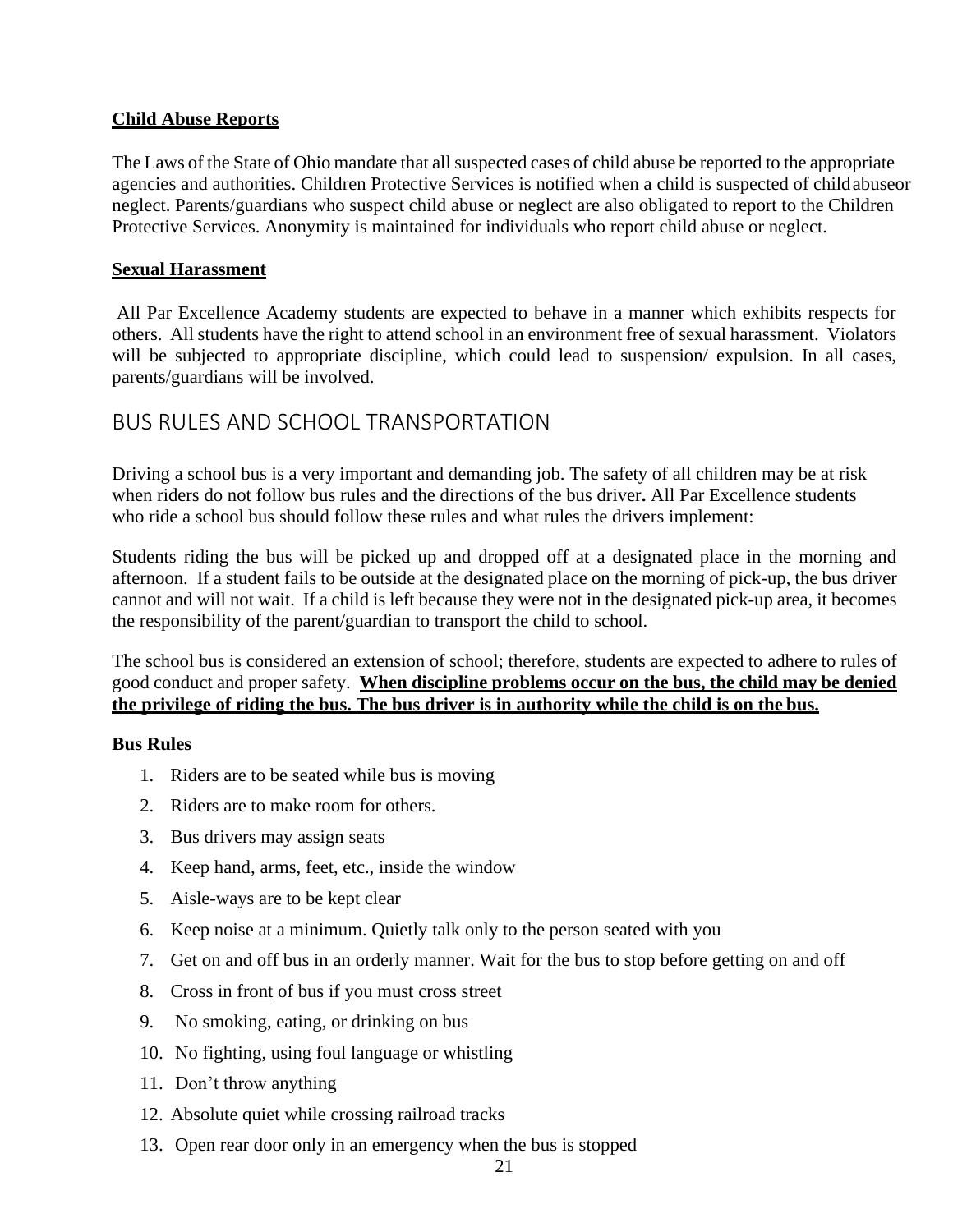#### **Major Bus Infractions—ANY VIOLATION IN THIS CATEGORY IS GROUNDS FOR SUSPENSION FROM ALL BUSSES! ------**

#### The following is a list of *MAJOR INFRACTIONS*

- 1. Any threat of violence to another student, a driver, bus aide or any other school personnel.
- 2. Any use of profanity or gestures toward another student, the driver, bus aide, or any other school personnel
- 3. Any fighting or any assault on another student, the driver, bus aide, or any other school personnel.
- 4. Any USE or POSSESSION of drugs, weapons, tobacco or alcohol.
- 5. Any form of vandalism, arson, or theft.

#### **Consequences for Rule Violations**

1st violation – verbal warning from the driver

2nd violation – verbal warning from the driver and notification to building principal/administrator 3rd violation – referral to building principal which may result in a 1 to 3-day bus suspension 4th violation – referral to building principal which may result in a 3 to 5-day bus suspension. 5th violation – referral to building principal which may result in a 10-day bus privilege suspension with consideration for bus expulsion--Prior notice will be given to the parents, the driver and the bus garage.

Bus Suspension--Prior notice will be given to the parent, the driver, and the bus garage. *Discipline is the same as if the student was in school. Student will lose bus privileges if behavior is not corrected.*

#### HOMEWORK AND GRADING SYSTEM

#### **Progress Reports and Grading**

Progress Reports will be issued at the end of each nine-week periods. The reports will be sent home with your child the week following the end of the report period. Kindergarten progress reports will be sent home twice per year. Parents/Guardians can encourage their child greatly by discussing report cards thoroughly as a family.

|--|

| A           | $90 - 100$     | E | Exceeds  |
|-------------|----------------|---|----------|
| B           | $80 - 89$      | M | Meets    |
| $\mathbf C$ | $70 - 79$      | P | Progress |
| D           | $60 - 69$      |   |          |
| F           | $59 -$ below   |   |          |
| N/A         | Not Applicable |   |          |

P Progressing

#### **Homework Policy**

For this school year, homework is given as an extension of the school day. Homework is given to reinforce that which has been taught in the classroom, to pre-assess content knowledge and to teach the students to accept the responsibility in accomplishing his/her studies. Homework is also assigned to allow students to review lessons which have been taught and to prepare for the next day's lessons. Par students must participate in reading every night.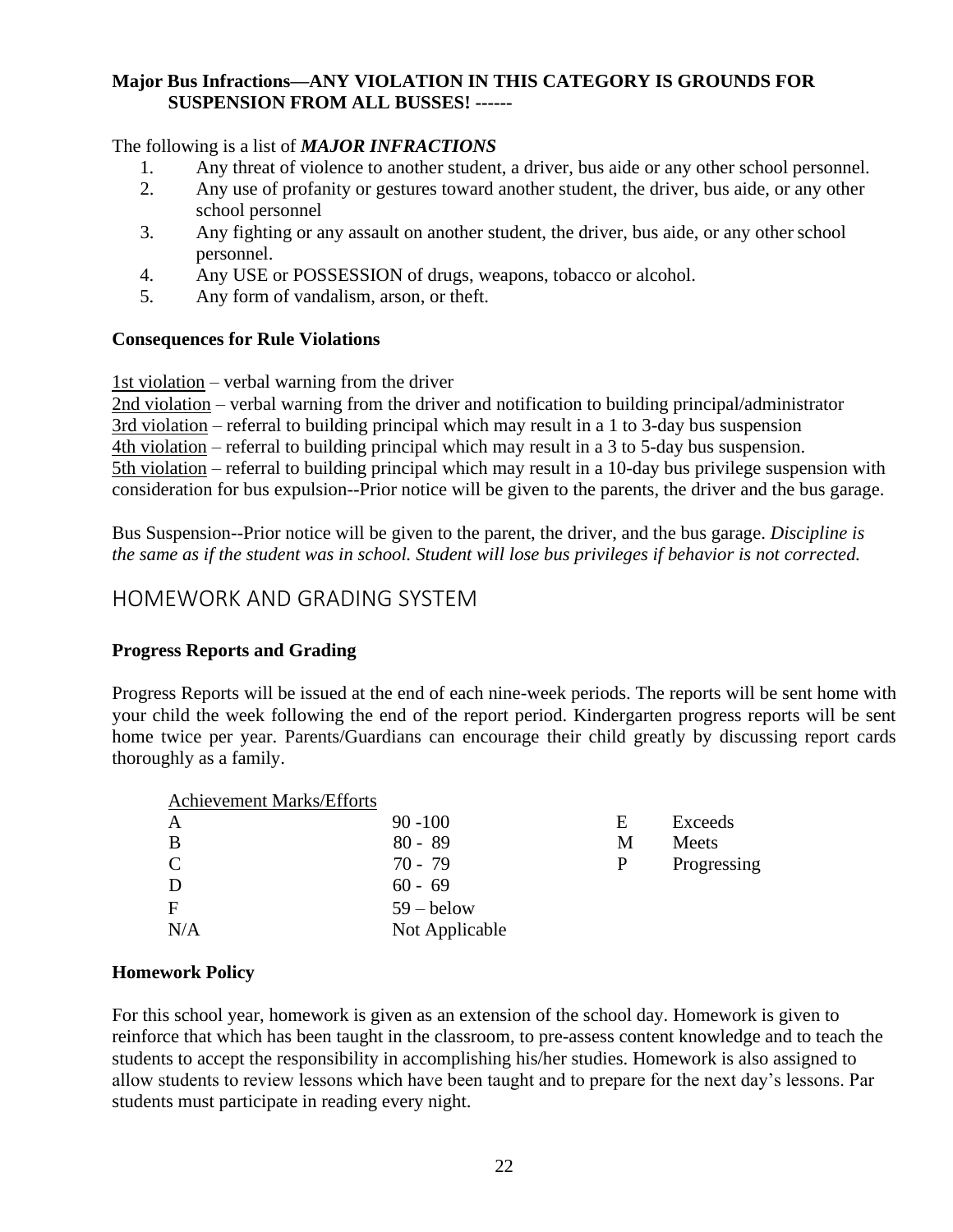We encourage parents/guardians to become an integral part of the homework process by stressing its importance, and spending time giving support and encouragement to the student in completing the assignments. We encourage parents/guardians to communicate frequently with their child's teacher.

#### EMERGENCY PLANS/POLICIES AND PROCEDURES

#### **Fire, Tornado and Other Drills**

Fire, tornado, lock-down, and bus evacuation drills are conducted on a regular basis while school is in session. Procedures for those drills are posted in each classroom. Drills will be conducted during theyear to acquaint children with the sound of the alarm and to develop the habit of following directions during an emergency.

#### **School Closings and Delays**

These announcements will be sent by phone via TEC. The announcement will be aired over radio stations WCLT-T100, 100.3 FM, WNKO 101.7 and WHTH 790 A.M. Columbus televisions stations, WNBC, WABC, and WCBS will also air any school closings and delays. Please check their website for school closings as well.

**NOTE:** If Newark City School District is closed it is NOT an automatic closure for Par Excellence. Again, you will be notified via phone blast, the above radio stations or TV.

#### MISCELLENOUS INFORMATION

#### **Visitations/Volunteers**

Due to the COVID-19 pandemic, no visitors will be permitted into the building for the 2020-2021 school year.

#### **Parent Teacher Conferences**

Communication between the home and school is crucial to the overall success of a child. Conferences provide opportunities for listening and sharing concerns which will improve the quality of a child's education and overall well-being. Conferences are designed to enhance parents/guardians and teachers working together as a team. We encourage parents/guardians to attend conferences and become involved in their child/children's education.

Parent/teachers conferences are scheduled twice during the school year. Written notices about these conferences will be sent home by students. Conferences will be provided via video chat or telephone for the 2020-2021 school year.